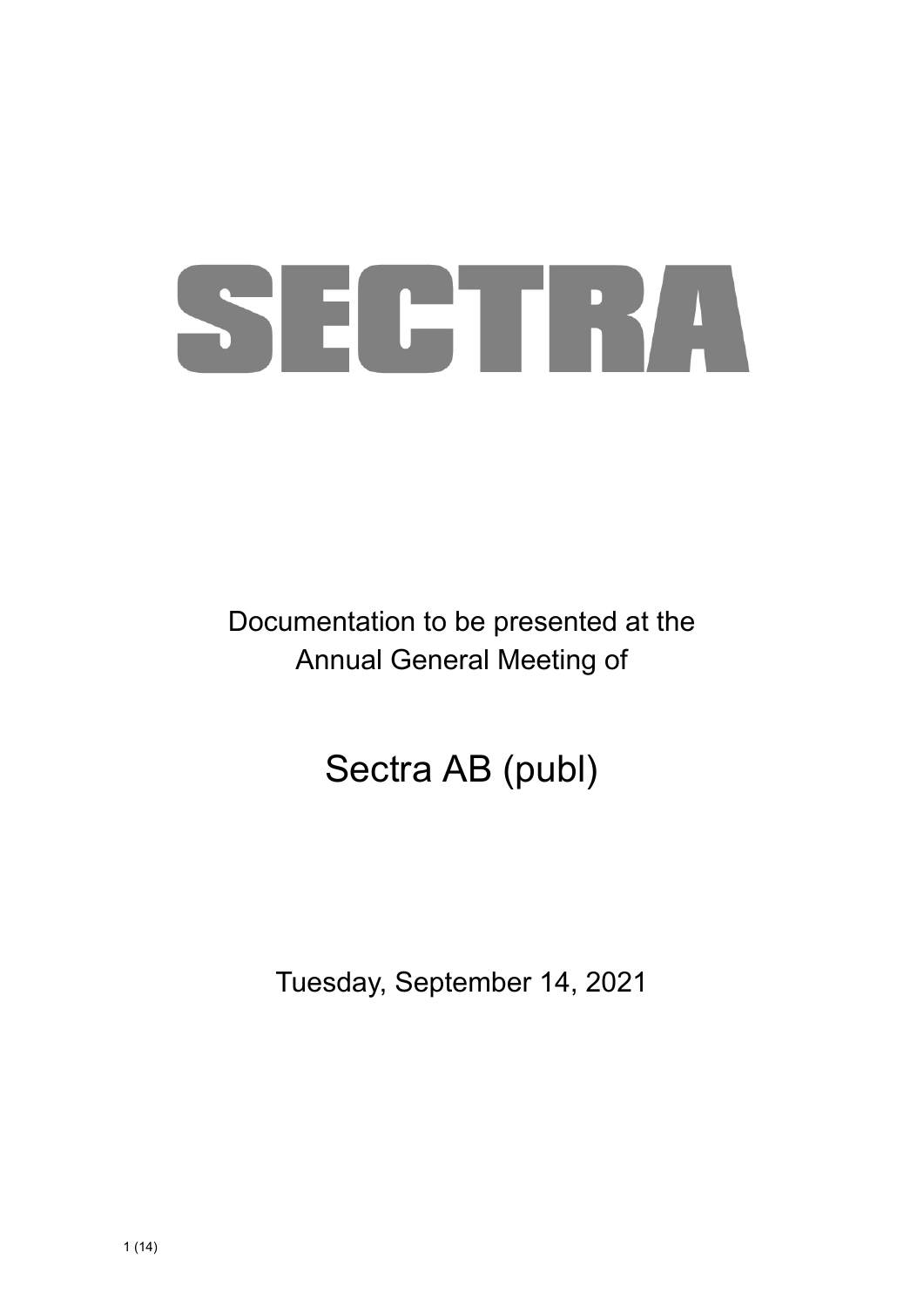#### **Agenda**

for the Annual General Meeting of shareholders in Sectra AB (publ) Tuesday, September 14, 2021.

#### **Proposed Agenda**

- **1.** Election of a Chairman of the AGM.
- **2.** Preparation and approval of the voting list.
- **3.** Approval of the agenda.
- **4.** Election of two persons to certify the minutes.
- **5.** Determination of whether the AGM has been duly convened.
- **6.** Presentation of the Annual Report and the Auditor's Report and the Consolidated Annual Report and Consolidated Auditor's Report.
- **7.** Resolution regarding the adoption of the Profit and Loss Statement and the Balance Sheet and the Consolidated Profit and Loss Statement and Consolidated Balance Sheet.
- **8.** Resolution regarding the allocation of the company's profit according to the adopted Balance Sheet.
- **9.** Resolution regarding the discharge from liability towards the company for the members of the Board of Directors and the Managing Director.
- **10.** Resolution regarding the number of members of the Board of Directors, auditors and deputies.
- **11.** Resolution regarding the fees for the Board of Directors and the auditors.
- **12.** Election of the members of the Board of Directors.
- **13.** Election of the Chairman of the Board.
- **14.** Election of the auditor.
- **15.** Resolution regarding the approval of the remuneration report.
- **16.** Resolution regarding the division of shares and amendments of the articles of association.
- **17.** Resolution regarding an automatic redemption procedure, including
	- (a) a resolution to implement a share split,
	- (b) a resolution to reduce the share capital through an automatic redemption of shares, and
	- (c) a resolution to increase the share capital through a bonus issue.
- **18.** Resolution regarding long term performance based incentive programs 2021 including
	- (a) a resolution regarding terms and instructions for the incentive programs,
	- (b) a resolution to amend the articles of association,
	- (c) a resolution to authorize the Board of Directors to (i) to issue shares of series C and (ii) to buy back shares of series C, and
	- (d) a resolution to transfer shares of Series B.
- **19.** Resolution regarding the authorization for the Board of Directors to issue shares.
- **20.** Resolution regarding the authorization for the Board of Directors to acquire and dispose of the company's own shares.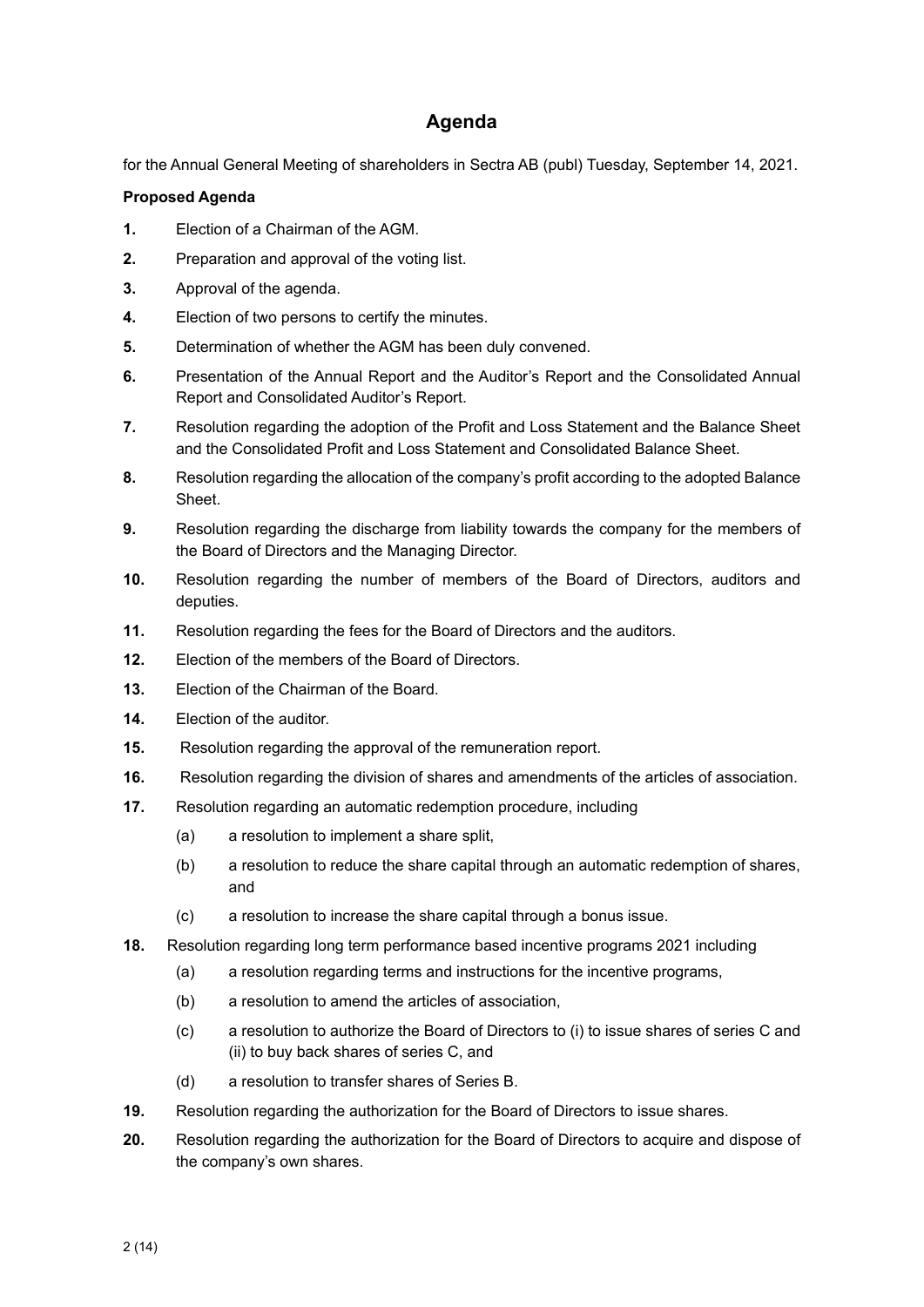#### **The Board of Directors' proposals for the Annual General Meeting in Sectra AB (publ) on Tuesday, September 14, 2021**

The following proposals have the same numbering as set forth in the Board of Directors' proposed agenda.

#### **Election of Chairman of the AGM, item 1**

The Nomination Committee, consisting of Jan-Olof Brüer (Chairman of the Board of Directors and representing his own and related parties' holdings), Torbjörn Kronander (representing his own and related parties' holdings), Jan Särlvik (chairman of the Nomination Committee and representing Nordea Investment Funds) and Elisabet Jamal Bergström (representing SEB Investment Management), proposes that Per Nyberg or, in case he is unable to serve, the person suggested by the Nomination Committee, is elected Chairman of the AGM.

#### **Election of two persons to certify the minutes, item 4**

The Nomination Committee proposes that Elisabet Jamal Bergström, representing SEB Investment Management, and Robert Forchheimer or, in case anyone of them is or both of them are unable to serve, the person or persons suggested by the Nomination Committee, are elected to certify the minutes.

#### **Dividend, item 8**

The Board of Directors and the Managing Director propose that no dividend is distributed for the financial year 2020/2021. The Board of Directors instead proposes an automatic redemption procedure as set out in item 17 below.

#### **Board of Directors, items 10-14**

The Nomination Committee proposes that the Board of Directors shall comprise of eight members without any deputy directors. Anders Persson, Christer Nilsson, Torbjörn Kronander, Tomas Puusepp, Birgitta Hagenfeldt, Jan Olof Brüer, Jonas Yngvesson and Fredrik Robertsson are proposed to be re-elected as members of the Board of Directors.

It is proposed that Jan-Olof Brüer is re-elected as the new Chairman of the Board of Directors.

The Nomination Committee's motivated statement in respect of their proposal and other information regarding the proposed members of the Board of Directors is available at investor.sectra.com/agm2021.

The Nomination Committee proposes that Ernst & Young AB is appointed as auditor until the close of the next AGM. Ernst & Young AB has announced that if the AGM approves of the proposal, Authorized Public Accountant Andreas Troberg will be the Auditor in Charge.

It is proposed that director fees amount to SEK 270,000 (previously SEK 225,000) for each of the external members of the Board and to SEK 540,000 (previously SEK 450,000) for the Chairman of the Board. These fees have not been amended since the 2017 AGM. For the Audit Committee it is proposed that fees amount to SEK 50,000 for each of the external members of the Board and SEK 100,000 to the Chairman of the Audit Committee. No separate fees are paid for Remuneration Committee work. Furthermore, the Nomination Committee proposes that the auditor's fee shall be paid pursuant to approved account. All fees proposed are the same as last year.

The Nomination Committee's proposal is supported by shareholders representing more than 70% of the votes in the company.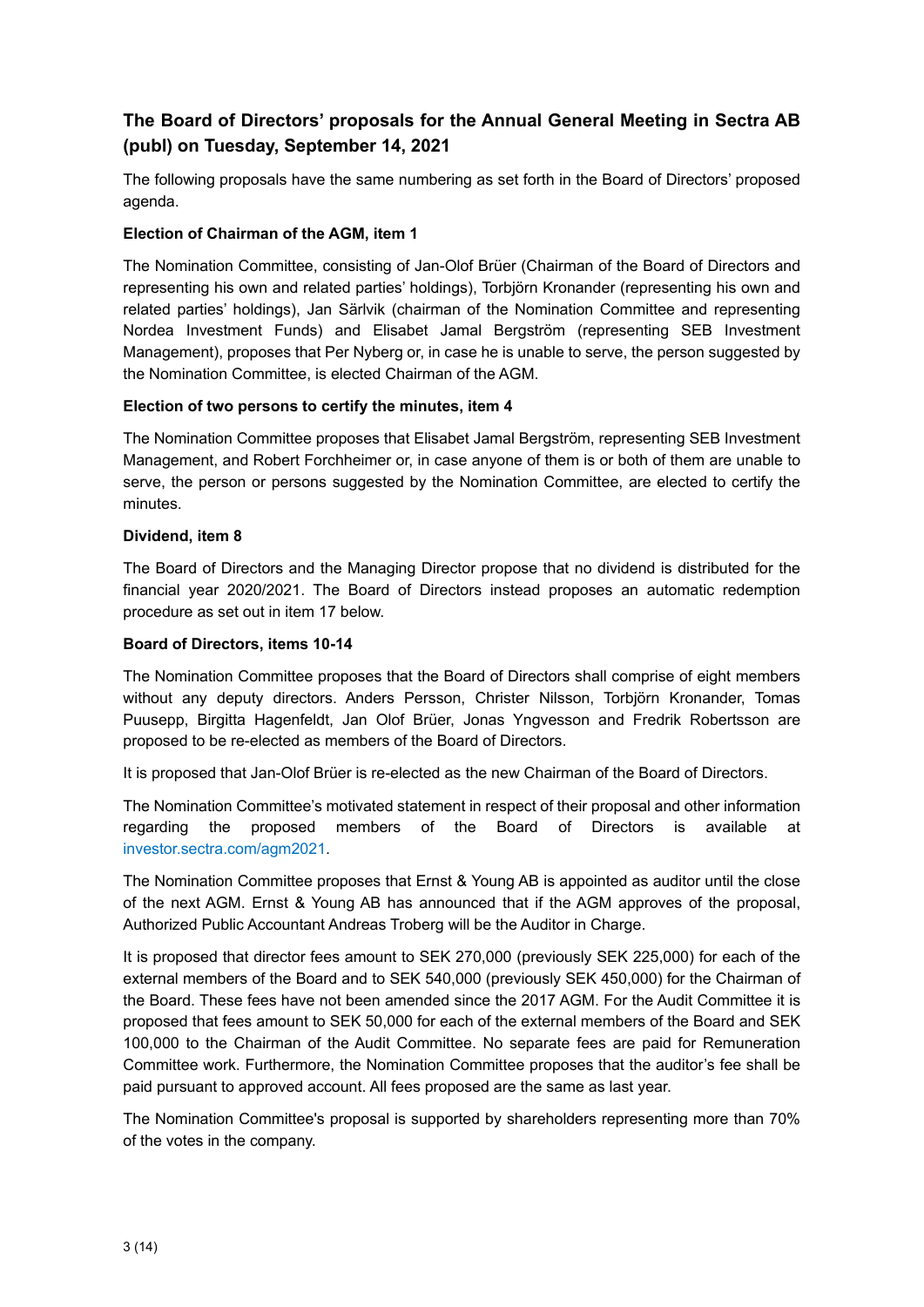#### **Approval of the remuneration report, item 15**

The Board of Directors proposes that the AGM resolve to approve the remuneration report by the Board of Directors according to Chapter 8 Section 53a of the Companies Act (2005:551)**, Appendix 1**.

#### **Division of shares and amendments of the Articles of Association, item 16**

The Board of Directors proposes that the AGM resolves to complete a division of shares, a so-called split, whereby one existing share in Sectra is divided into five shares.

It is proposed that the Board of Directors is authorized to determine the record date for the division, provided that the record date shall be determined so that it does not occur later than October 14, 2021.

In addition, the Board of Directors proposes that two new provisions are introduced in the Articles of Association as § 11 (Collection of proxies) and § 12 (Postal vote).

The proposal by the Board of Directors described above means that the Articles of Association shall be amended as follows (where words in italics are new or amended words):

#### **Current wording Current wording Current wording**

**§ 5 Number of shares** 

#### **§ 5 Number of shares**

The number of shares in the company shall be at least thirty-two million (32,000,000) and not more than one hundred and twenty-eight million (128,000,000).

The number of shares in the company shall be at least *one hundred and sixty million (160,000,000)* and not more than *six hundred and forty million (640,000,000)*.

#### - *§ 11 Collection of proxies*

*The Board of Directors may prior to a general meeting decide to collect proxies in accordance with the procedure set forth in Chapter 7 Section 4 of the Companies Act.* 

#### - *§ 12 Postal vote*

*The Board of Directors may prior to a general meeting decide that the shareholders shall be entitled to exercise their voting right by post prior to the general meeting in accordance with Chapter 7 Section 4a of the Companies Act.*

As a result of these amendments, the current §§ 11-13 shall be referred to as §§ 13-15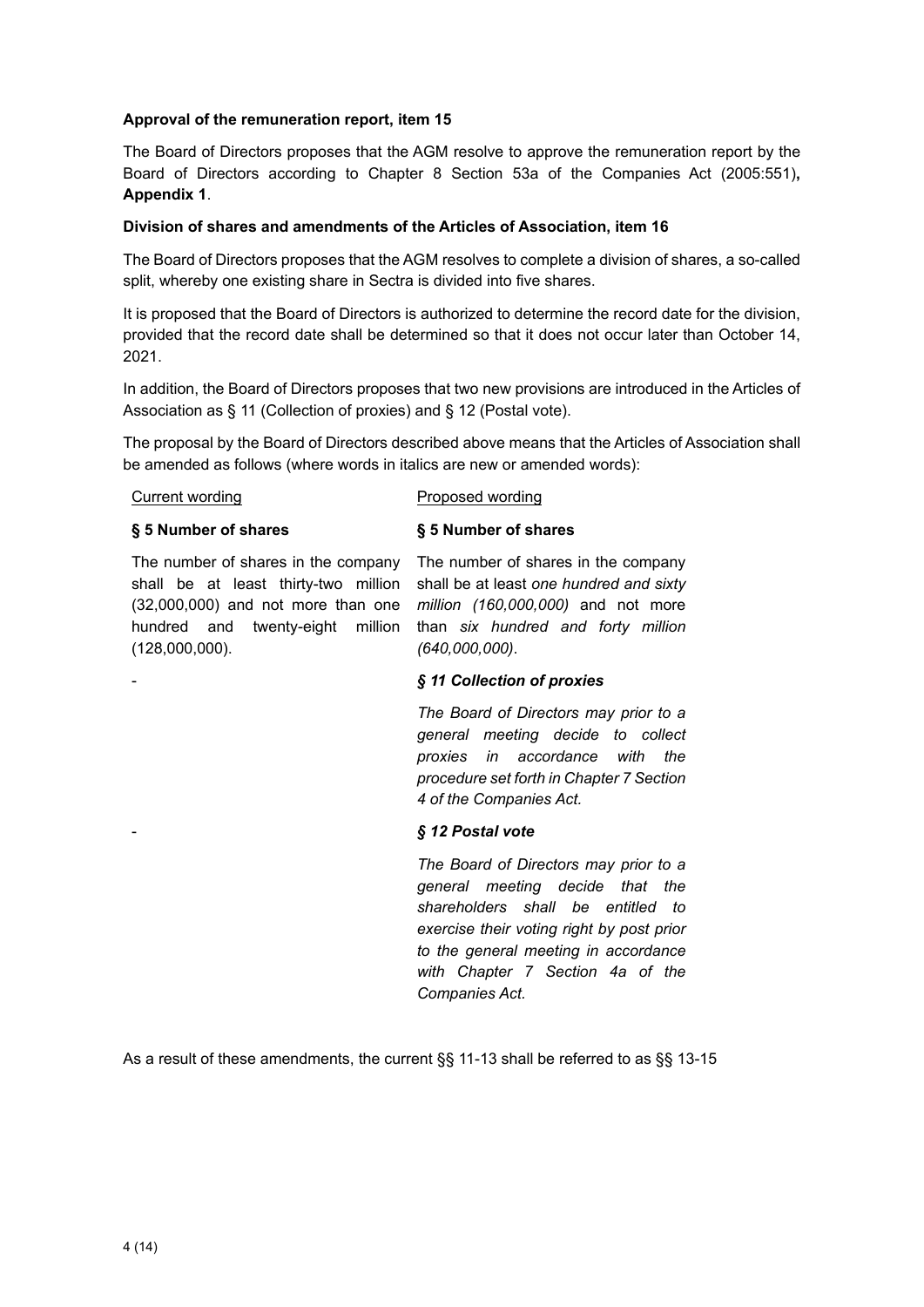#### **Automatic redemption of shares, item 17**

The Board of Directors proposes that the AGM resolves on a procedure for the automatic redemption of shares, in accordance with items  $17 a - 17 c$  below. All resolutions are proposed to be conditional upon each other and to be adopted as one single resolution. A valid resolution requires the approval of shareholders representing at least two-thirds of both the votes cast and the shares represented at the AGM.

#### Resolution to implement a share split (item 17 a)

The Board of Directors proposes that the AGM resolves to implement a share split, whereby one share in Sectra is converted into two shares. One of these shares will be a so-called redemption share. The Board of Directors proposes that the record date for the share split shall be October 19, 2021.

Resolution to reduce the share capital through an automatic redemption of shares (item 17 b)

The Board of Directors proposes that the share capital is reduced by SEK 19,262,747 through the redemption of 13,103,460 Class A shares and 179,524,010 Class B shares (taking into account the division of shares pursuant to item 16 above) for repayment to the shareholders.

The amount payable for each redemption share shall be SEK 0.90 (taking into account the division of shares pursuant to item 16 above). The maximum redemption amount will thus be SEK 173,364,723. The Board of Directors proposes that trading in redemption shares shall take place during the period October 20-29, 2021 and that the record date for the redemption of the redemption shares shall be November 2, 2021. Payment is expected to be made through Euroclear Sweden AB around November 5, 2021.

#### **Resolution to increase the share capital through a bonus issue, (item 17 c)**

In order to achieve a timely and efficient redemption procedure, without having to obtain permission from the Swedish Companies Registration Office or a court of law, the Board of Directors proposes to restore the company's share capital to its original amount by increasing the company's share capital by SEK 19,262,747 through a bonus issue without issuing new shares via a transfer from the company's unrestricted equity to the company's share capital. Upon completion of the bonus issue, the company's share capital will be restored to its original amount.

The Board of Directors' explanatory statement in connection with the proposal to reduce the share capital and the auditor's opinions thereon in accordance with Chapter 20, Section 8 of the Swedish Companies Act are set out in **Appendix 2** and **Appendix 3** respectively. The Board of Directors' statement in accordance with Chapter 20, Section 13 of the Companies Act and the auditors' statement in accordance with Chapter 20, Section 14 of the Companies Act are set out in **Appendix 4** and **Appendix 5** respectively.

#### **Long term performance based incentive programs 2021, item 18**

#### **Background and motive**

As an employer, Sectra wants to both retain and recruit competent employees who are expected to contribute to the group's continued good development. The remuneration through the long-term incentive programs that are proposed shall promote well thought-out decision-making and desirable results in a manner that is in line with the company's vision and values.

The intention is to increase the participants' affiliation with the company, which is expected to be good for the company in the long term. The Board of Directors wants the employees, through the programs, to be encouraged to increase ownership in the company and has therefore proposed a share-based compensation where a condition for it to be paid is that certain criteria must be met. An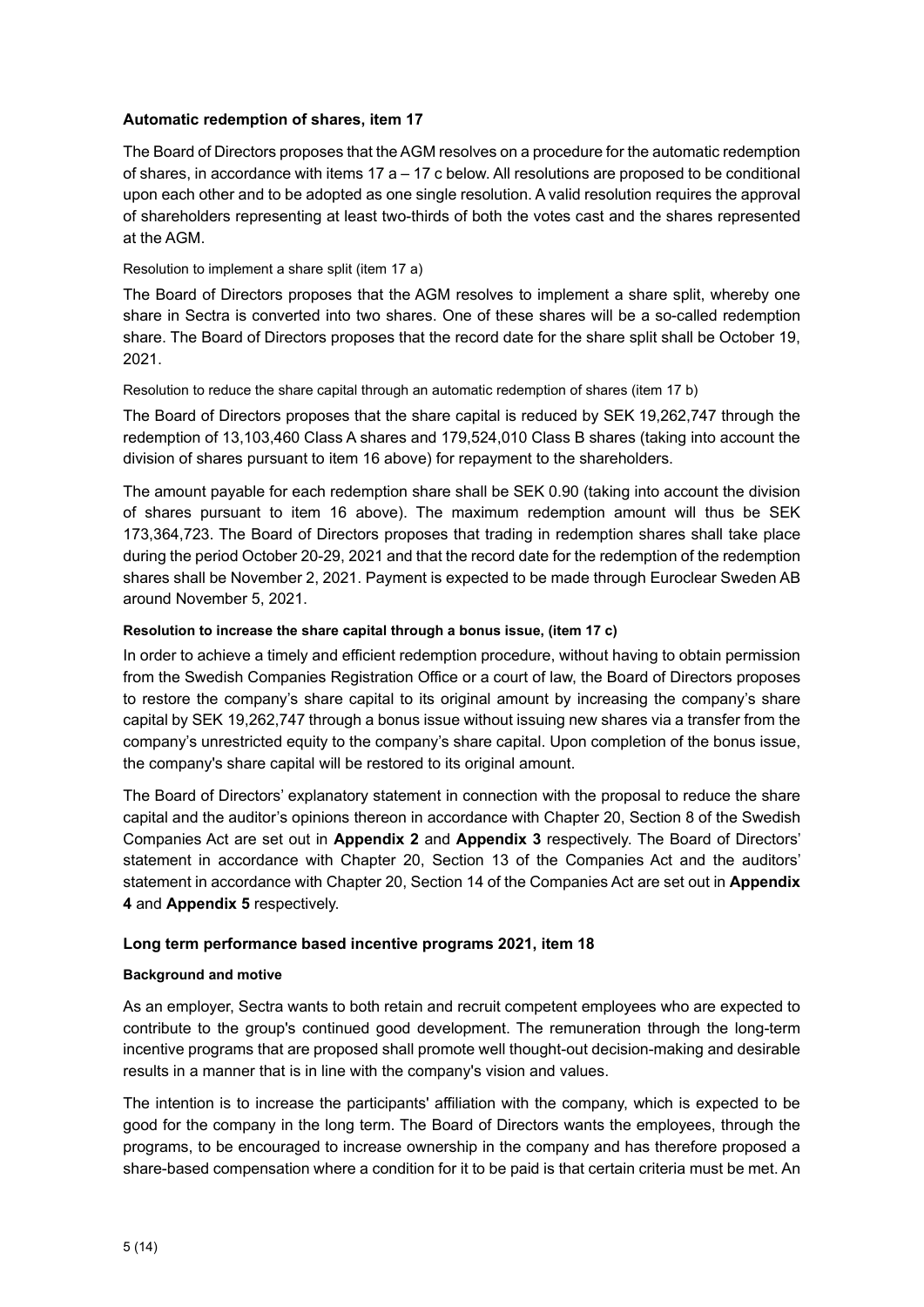increased element of co-ownership among the company's employees is expected to lead to increased loyalty towards the company. Participation in the programs is voluntary.

Due to different conditions, different practices have developed in the USA/Canada and in the rest of the world. Therefore, two programs are proposed, one for employees in the USA and Canada (NA), and another for employees in Sweden and the rest of the world (SROW).

The Board of Directors' proposal is set out in items 18 a - 18 d below. All decisions are proposed to be conditional on each other, which is why all decisions expire if any of the proposals does not receive the required majority.

#### **Resolution on terms and instructions for the incentive programs (item 18 a)**

The Board of Directors proposes that the AGM resolves on the introduction of two new long-term incentive programs for employees within the Sectra Group; one for employees in the USA and Canada ("**LTIP 2021 NA**") and one for employees in Sweden and the rest of the world ("**LTIP 2021 SROW**") in accordance with the following (together "**LTIP 2021**"). LTIP 2021 will comprise a maximum of 1,000 employees in total within the Sectra Group.

In total, it is proposed that a maximum of 1,000,000 shares in the company are issued (after the split of shares, which is proposed in item 16 above), which shall be sufficient for both allocation to employees at full performance, and to cover the costs of the social security contributions that are expected to arise in connection with the allotment of the so-called Performance Shares (as defined below). To this, an assessment has been made that the average social security contributions and payroll overhead (considering all the countries in which employees whom can receive Performance Shares are located) when allotted are approximately 28% of the Performance Shares that may be allotted. This means that 780,000 newly issued shares are proposed to be available for allotment to employees and 220,000 are intended to be sold over the stock exchange to cover social security contributions and payroll overhead. In total, this means a maximum dilution of approximately 0.5% after the proposed split of shares.

#### Common definitions for both programs:

1. The Employment Condition refers to the employment conditions that employees must meet in order to be eligible to participate in the Programs, namely to be a permanent or probationary employee of the Sectra Group for at least 50% of full time at the time of the annual general meeting on 14 September 2021, provided that the person in question then has commenced his or her employment and has not resigned or been dismissed from his employment or has retired. Permanent and probationary employees who are on sick leave, on leave of absence or on parental leave are also covered by the programs. Each person can only participate in one of the programs. The Board of Directors has the right to make exceptions from these terms if, according to the Board of Directors' reasonable assessment, there are special reasons.

2. The Qualification Period refers to 1 January 2022 - 31 December 2026.

3. A Performance Share refers to a Series B share in the Company.

#### *LTIP 2021 SROW*

#### *Definitions*:

1. A Share Grant refers to a right to receive a Performance Share free of charge, provided that certain conditions are met.

The Board of Directors shall recalculate the number of Performance Shares that the participants may receive upon conversion of a Share Grant if the company carries out a bonus issue, split, preferential rights issue or similar measures. Such recalculation shall take place on market terms.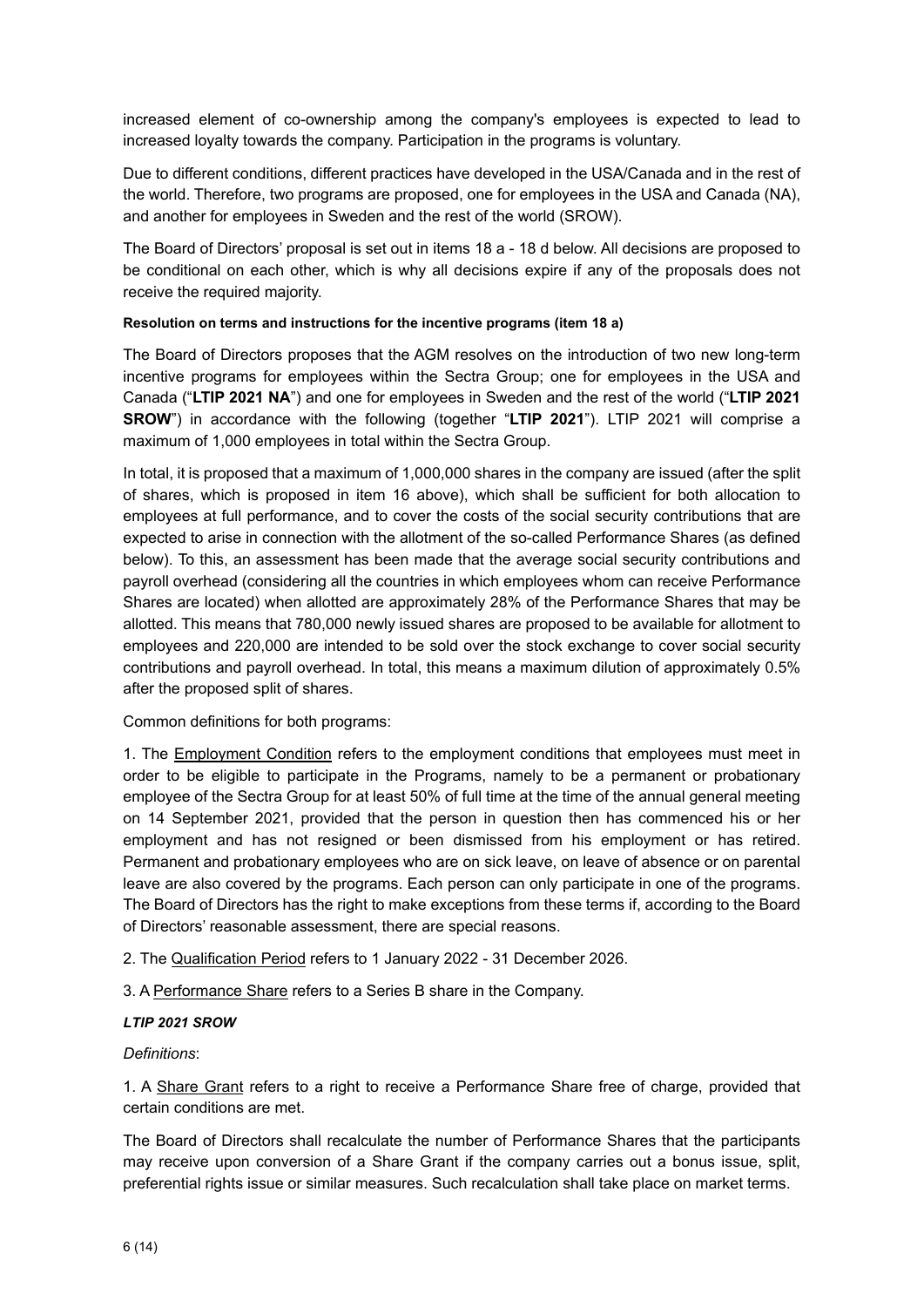2. A Saving Share refers to a Series B share in the Company which a participant in LTIP 2021 SROW has allocated to the program no later than 31 December 2021.

#### *Summary*

LTIP 2021 SROW is proposed to include such employees in Sweden and the rest of the world (with the exception of the USA and Canada) whom meet the Employment Condition, meaning that LTIP 2021 SROW is proposed to cover a maximum of 850 people within the Sectra Group. Persons employed after the AGM are not covered by the program.

The participants in LTIP 2021 SROW will be allocated an individually determined number of Share Grants. To be allotted the Share Grants, the participants in LTIP 2021 SROW must have acquired Savings Shares which have been allocated by the participant to LTIP 2021 SROW and deposited in accordance with Sectra's instructions. The maximum number of Savings Shares that the participant can allocate to LTIP 2021 SROW corresponds to the maximum number of Share Grants a participant can be allotted as set out below. For each Saving Share held within the framework of LTIP 2021 SROW, the participant is given a Share Grant.

#### *Distribution*

LTIP 2021 SROW shall comprise a maximum of 660,000 shares, which means that a maximum of the corresponding number of Share Grants can be allotted.

Each employee shall be offered 250 Share Grants. However, a participant may choose to participate with a smaller number of Savings Shares, however a minimum of 50, as a result of which the participant instead receives a corresponding number of Share Grants.

In addition, according to the Board of Directors' instructions, employees who (i) make extraordinarily strong contributions to the Sectra Group's development, (ii) are in senior positions, (iii) have particular specialist competence or (iv) in other ways are considered of special importance for the Sectra Group's development (the key personnel) can be allocated Share Grants for a total amount of a maximum of 25,000 Share Grants per person.

The Board of Directors shall, no later than 15 November 2021, ensure that the terms and distribution of Share Grants are made accessible for eligible employees. Employees who wish to participate in the Program must, no later than 1 December 2021, notify as to which extent they wish to participate. Participants must ensure that Savings Shares, according to the notification, are available at a custody account designated by Sectra no later than 31 December 2021.

#### *Terms*

Share Grants are allotted free of charge, after the participant (i) has notified in writing that he or she has joined LTIP 2021 SROW, (ii) deposited his or her Savings Shares and (iii) entered into an agreement with Sectra relating to the allotment of Share Grants and in which the terms of participation are described in more detail.

The right to receive Performance Shares is earned during the Qualification Period. The Share Grants may not be transferred, pledged or otherwise transferred to others, with the exception of the participant's estate. If a Savings Share is sold during the Qualification Period, the right to the corresponding Performance Share is lost.

Share Grants can be exercised after the end of the Qualification Period, provided that the participant has held a corresponding number of Saving Shares throughout the Qualification Period. Share Grants that do not correspond to Saving Shares shall lapse without any compensation being paid. If the participant has held less than 50 Savings Shares during the Qualification Period, all the Participant's Share Grants lapse without the right to compensation.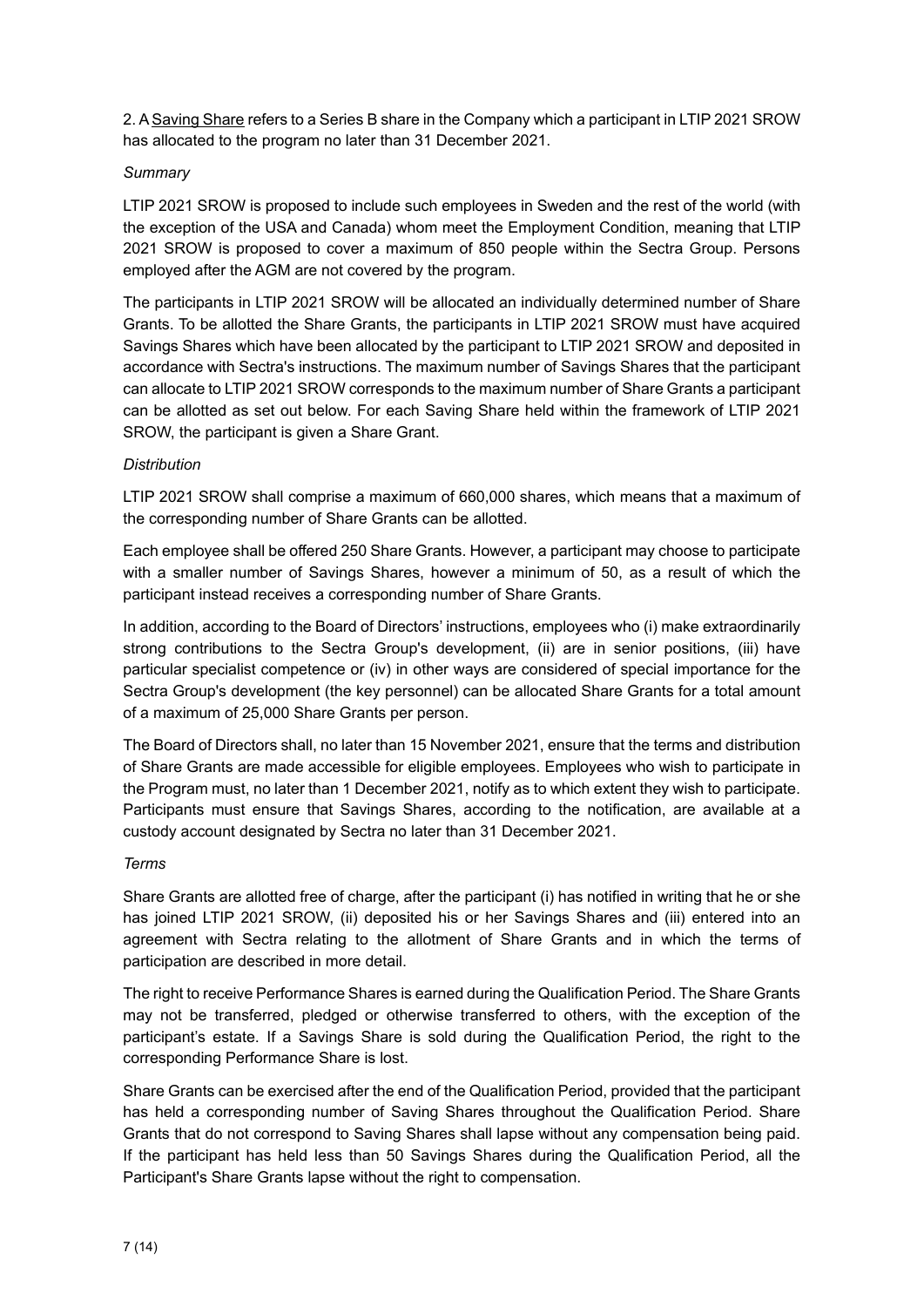In order to be able to exercise a Share Grant and thereby obtain a Performance Share, the following performance conditions ("Performance Conditions") must be met:

- a) The participant must have fulfilled the Employment Condition during the entire Qualification Period. If the participant leaves the employment during a calendar year, the participant is not considered to have been employed at all during such calendar year, but still during previous calendar years during the Qualification Period. The more detailed conditions for participants entitlement to receive Performance Shares, even if they are leaving their employment, shall be determined by the Board of Directors.
- b) For employees in companies other than Sectra Communications AB and its subsidiaries (Sectra Communications Group), Sectra must for each calendar year during the Qualification Period have achieved 1) at least one "Best in KLAS" (in any category) and 2) first, second or third place in "Best in KLAS for PACS / Radiology for large hospitals" in the USA.
- c) For employees in the Sectra Communications Group, for each calendar year during the Qualification Period, the Sectra Communications Group must have achieved 1) an operating margin (EBIT margin) of at least 15% and 2) a profit growth (EBIT) of at least 8% compared to the previous year.

In the event of transitions between the Sectra Communications Group and other companies within the Sectra Group, the criteria for the program to be applied shall apply from the nearest calendar year after the transition has taken place.

For each calendar year during the Qualification Period that one of the above-mentioned Performance Conditions has not been met, one tenth of the participant's all Share Grants shall lapse. All Savings Shares must, however, be held during the entire Qualification Period. When allocating Performance Shares, the total sum of the number of Share Grants is rounded down to the nearest whole number.

Allotment of Performance Shares takes place within 60 days from the end of the Qualification Period.

#### *LTIP 2021 NA*

#### *Summary*

LTIP 2021 NA is proposed to include such employees in the USA and Canada who meet the Employment Condition, meaning that LTIP 2021 NA is proposed to cover a maximum of 150 persons within the Sectra Group. Persons employed after the shareholder´s meeting are not covered by the program.

The participants in LTIP 2021 NA will be allocated an individually determined number of grants, socalled Performance Stock Units ("PSU") which, provided that certain conditions are met, entail a right to receive Performance Shares free of charge.

#### *Distribution*

LTIP 2021 NA shall comprise a maximum of 120,000 shares, which means that a maximum of corresponding number of PSUs can be allotted.

The basic offer of PSUs to be allotted is 200 PSUs per employee.

In addition, according to the Board of Directors' instructions, employees in the USA and Canada who (i) make extraordinarily strong contributions to the Group's development, (ii) are in senior positions, (iii) have particular specialist competence or (iv) are otherwise considered to be of special importance for the development of the Sectra Group (the key personnel) can be allocated PSUs for a total number of no more than 20,000 PSUs per person.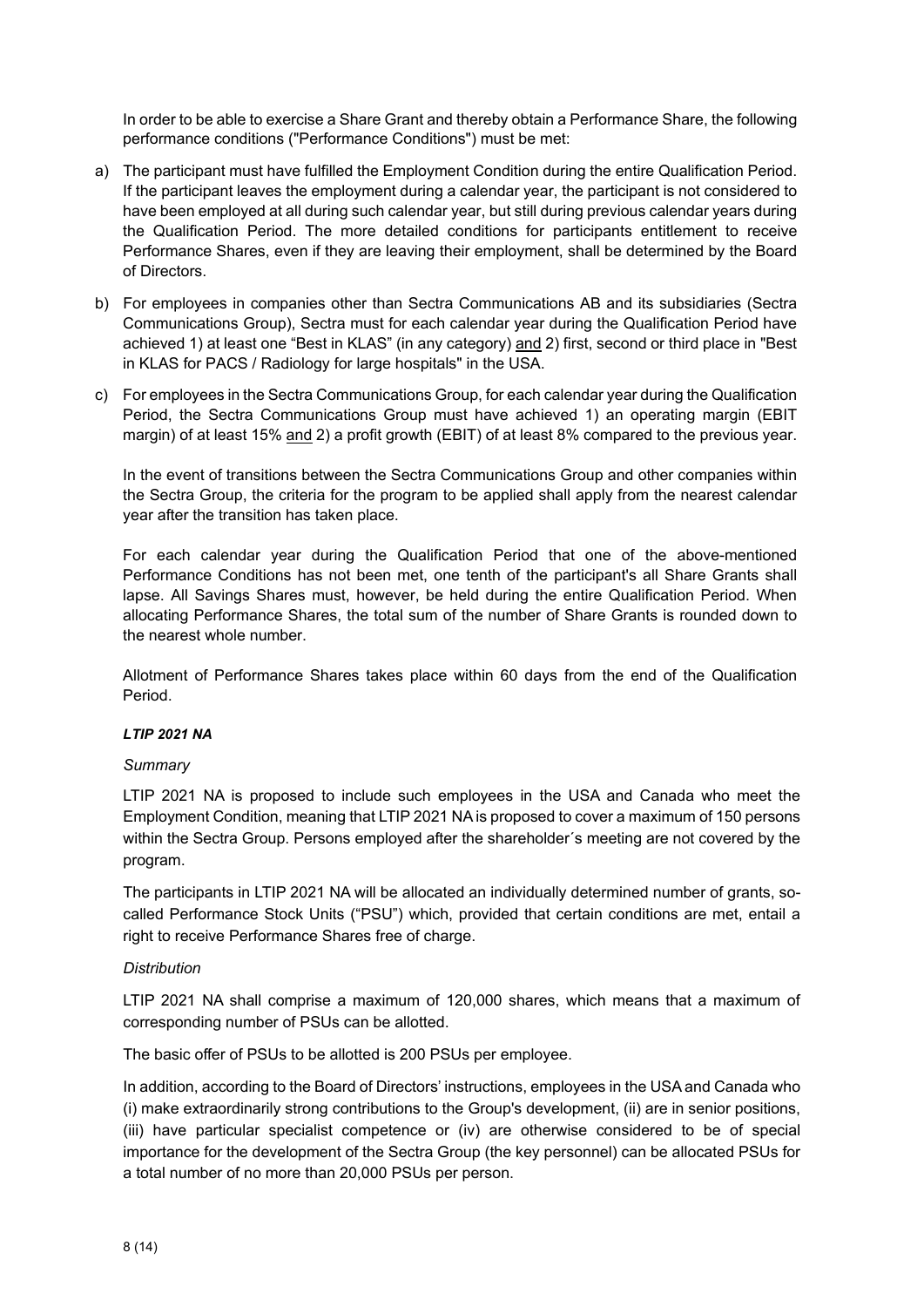The Board of Directors shall, no later than 15 November 2021, ensure that the terms and distribution of PSUs are made available to entitled employees. Employees who wish to participate in the Program must notify this no later than 1 December 2021.

#### *Terms*

The allocation of PSUs shall be made free of charge after the participant has entered into an agreement with Sectra in relation to the allocation of PSUs, in which the conditions for participation are described in more detail. Allocation must be made no later than 31 December 2021.

A PSU gives the right to receive a Performance Share in the company free of charge, provided that certain conditions are met.

The right to receive Performance Shares is earned during the Qualification Period. The PSUs may not be transferred, pledged or otherwise transferred to others, with the exception of the participant's estate.

In order to be able to exercise a PSU and thereby receive a Performance Share, the following performance conditions ("Performance Conditions") must be met:

- a) The participant must have fulfilled the Employment Condition during the entire Qualification Period. If the participant leaves the employment during a calendar year, the participant is not considered to have been employed at all during such calendar year, but still during previous calendar years during the Qualification Period. The more detailed conditions for participants entitlement to receive Performance Shares, even if they are leaving their employment, shall be determined by the Board of Directors.
- b) Sectra must for each calendar year during the Qualification Period have achieved 1) at least one "Best in KLAS" (in any category) and 2) first, second or third place in the "Best in KLAS for PACS / Radiology for large hospitals in the USA (if the participant is employed in the USA) or Canada (if the participant is employed in Canada).

For each calendar year during the Qualification Period that one of the above-mentioned Performance Conditions has not been met, one tenth of the participant's all PSUs shall lapse. In the allotment of Performance Shares, the total sum of the number of PSUs is rounded down to the nearest whole number.

Allotment of Performance Shares takes place within 60 days from the end of the Qualification Period.

#### *LTIP 2021 - common*

#### *Taxation*

LTIP 2021 has been designed in such way that participants are normally taxed for the benefit of receiving shares only the income year in which the Performance Shares are received, however, the tax rules may be different in some countries where Share Grants and PSUs are granted. The taxable benefit value that arises is normally calculated as the share's market value when it is received. The benefit value is normally taxed for the participants as income from employment, which means that social security contributions will be levied on the employer.

#### *Preparation of the proposal*

LTIP 2021 has been prepared by the company's Board of Directors in consultation with external advisors and has been processed by the Board of Directors at a meeting on 5 august 2021.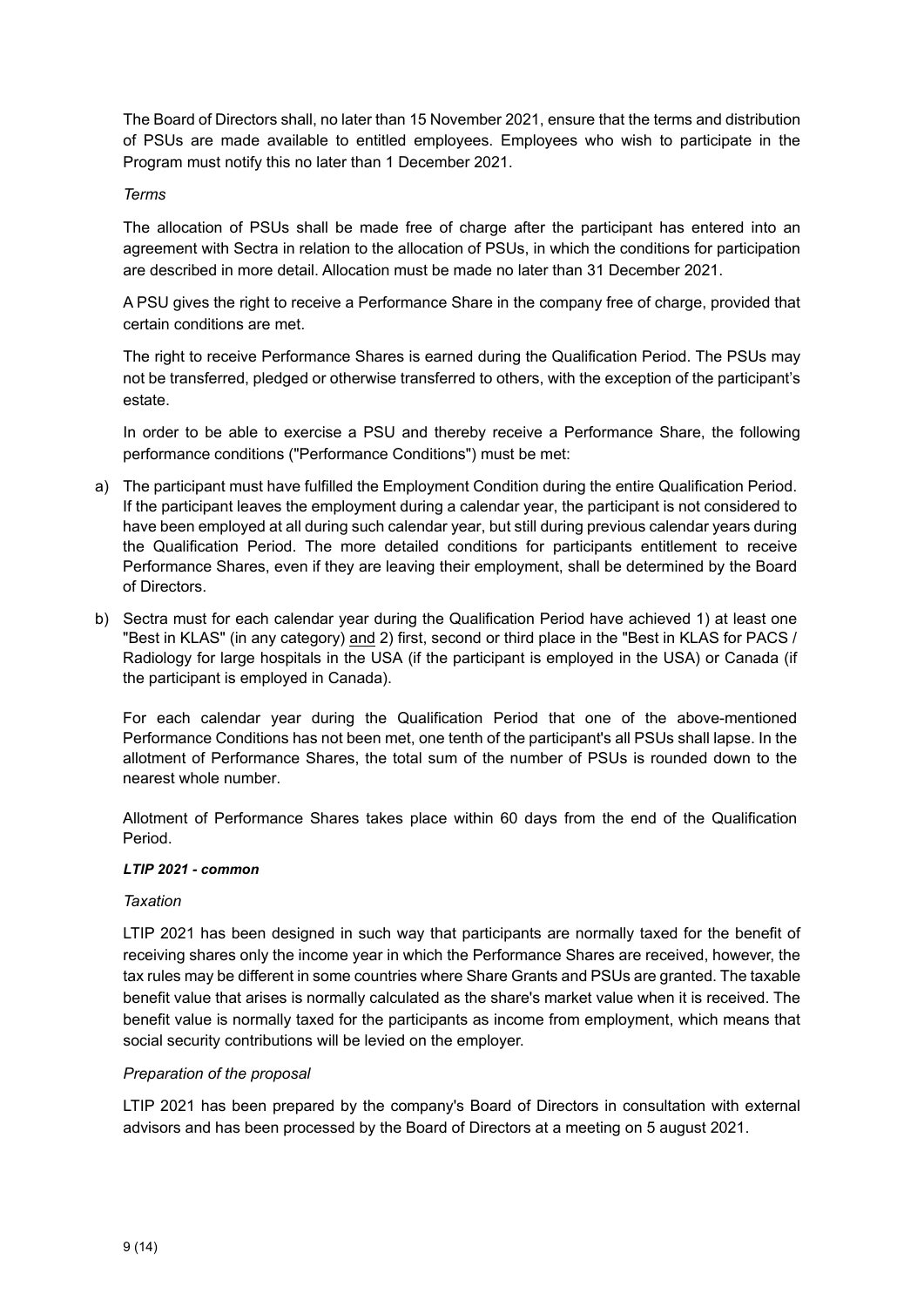#### *Design and handling*

The Board of Directors shall be responsible for the detailed design and handling of LTIP 2021, within the framework of the specified terms and instructions, including provisions for recalculation in the event of changes in Sectra's capital structure such as intermediate bonus issue, merger, split, preferential rights issue and / or other similar events. In connection with this, the Board of Directors shall have the right to make adjustments to comply with special foreign rules or market conditions. If there are significant changes in the Sectra Group or its surroundings, which would mean that decided conditions for the allocation and vesting of Share Grants or PSUs according to LTIP 2021 are no longer appropriate, the Board of Directors shall have the right to make other adjustments. Before the Board of Directors decides on vesting and payment in accordance with the terms of the Share Grants or the PSUs, the Board of Directors shall determine whether the outcome from LTIP 2021 is reasonable. This determination shall be performed in relation to the company's financial results and position, the conditions on the stock market and otherwise. If the Board of Directors, in its determination, concludes that the outcome is not reasonable, the Board of Directors shall be able to reduce the number of Class B shares to be allotted.

#### *Receipt of Performance Shares in accordance with LTIP 2021 and hedging measures*

In order to be able to implement LTIP 2021 in a cost-effective and flexible manner, the Board of Directors has considered different methods for transferring Class B shares to participants who have been allocated Share Grants and PSUs, respectively. The Board of Directors has found the most cost-effective alternative to be, and therefore proposes that the annual general meeting resolves

- a) to amend the articles of association, including the introduction of a new class of shares, series C, and that series C shares which are held by the company through the Board of Directors may be converted into series B shares (see item 18 (b) below);
- b) to authorize the Board of Directors to decide on a directed issue of a maximum of 1,000,000 C shares to the participating bank, i.e. the bank that the company engages, in order to facilitate the delivery of Performance Shares and financing of costs for social security contributions under LTIP 2021 (see paragraph 18 (c) below), and
- c) to authorize the Board of Directors to resolve on the repurchase of all issued C shares in accordance with below (see item 18 (c) below).

Following the conversion of the repurchased C shares into B shares, the B shares will be transferred partly free of charge to participants in LTIP 2021 and partly through the stock exchange to finance the costs of social security contributions related to LTIP 2021. For this purpose, the Board of Directors proposes that the annual general meeting resolves on

d) the transfer of a maximum of 780,000 own B shares to participants in accordance with LTIP 2021 and a maximum of 220,000 B shares on the stock exchange to finance costs for social security contributions due to LTIP 2021 (see item 18 (d) below).

#### *Costs and impact on important key ratios*

Assuming a share price amounting to SEK 135 (taking into account the division of shares pursuant to item 16 above) upon allotment of the Share Grants, and a share price amounting to SEK 205 (taking into account the division of shares pursuant to item 16 above) when shares are transferred upon vesting and expected outcome for LTIP 2021, the cost, including estimated costs for social security contributions, is estimated to amount to approximately SEK 120.7 million for the entire period of five years. This corresponds to approximately 14.2 percent of the Sectra Group's salary costs for 2021. The finally reported cost depends on the degree to which performance and employment conditions are met and on the value development of Sectra's share price. The costs of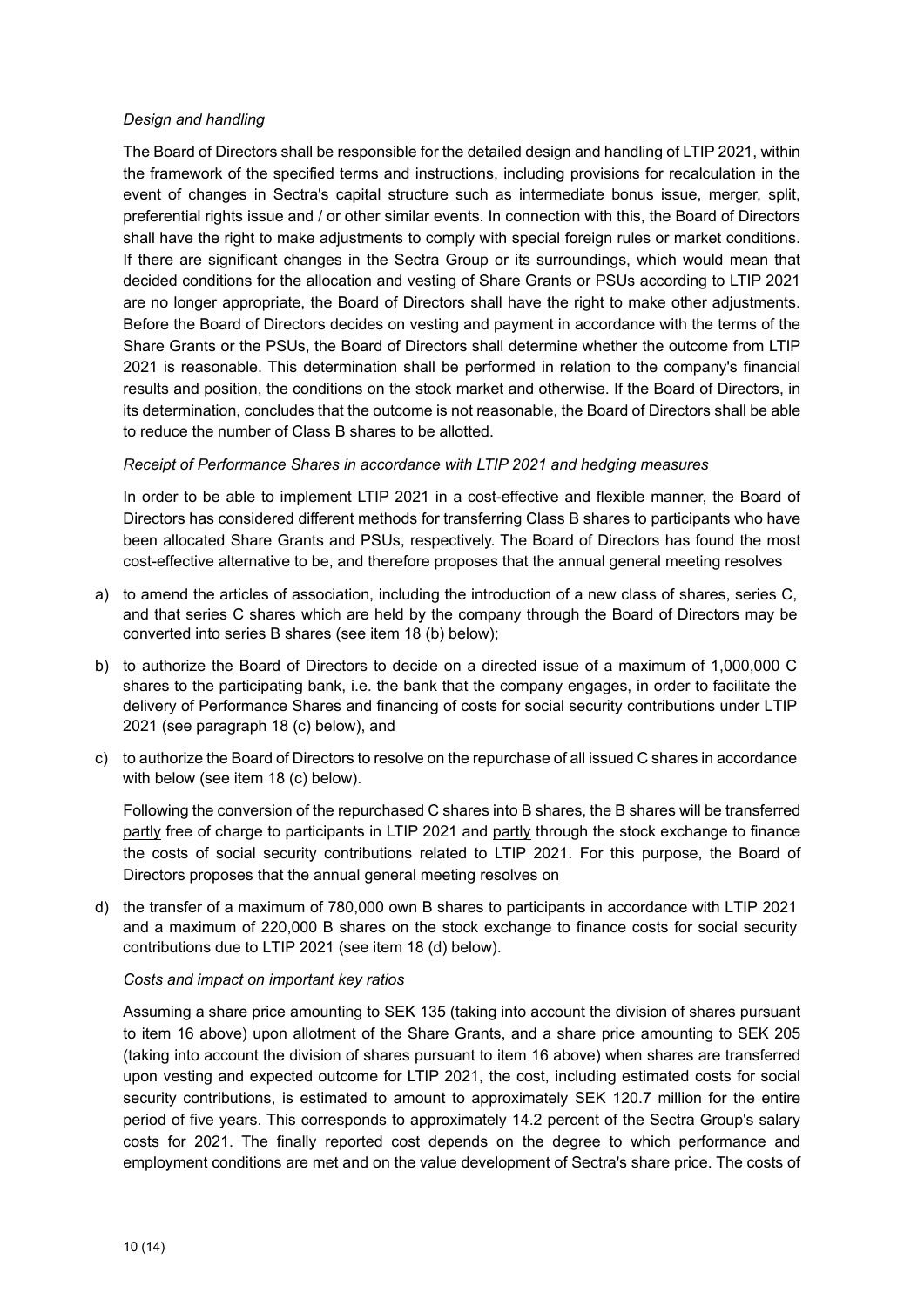administering the program will be minimized and taken on an ongoing basis but is estimated to a maximum of 5% of the total scope of the program.

LTIP 2021 will be reported in accordance with IFRS 2 Share-based Payments (Sw: *Aktierelaterade ersättningar*) and the cost of social security contributions will be reported in accordance with UFR 7 *IFRS 2 and social security contributions for listed companies* (*Sw: IFRS 2 och sociala avgifter för noterade företag*). This means that the fair value of the Share Grants when allocating the Share Grants will be recognised as an employee cost and accrued over the vesting period, based on ongoing assessments and finally on the final outcome of the performance and employment conditions. The cost of social security contributions is accrued in a corresponding manner but on an ongoing basis and finally upon vesting based on the current share price.

#### *Dilution of existing shares and votes*

With a maximum allotment of Performance Shares, up to 780,000 Class B shares may be allotted to participants in accordance with LTIP 2021 and 220,000 Class B shares may be used to finance the cost of social security contributions as a result of LTIP 2021, which means a maximum dilution effect of about 0.5 percent.

#### **Resolution on amendments of the Articles of Association (item 18 b)**

#### Current wording example and the Proposed wording **§ 4 Share capital**  The share capital shall be at least thirty-two **§ 4 Share capital**

million (32,000,000) and not more than one hundred and twenty-eight million (128,000,000).

Shares may be issued in two series, A and B. Shares of series A shall carry ten votes and of series B carry one vote. No more than SEK 128,000,000 of the share capital shall be Ashares and no more than SEK 128,000,000 of the share capital shall be B-shares.

Both kinds of shares shall carry the same entitlement to share in the company's assets and profits.

The share capital shall be at least thirty-two million (32,000,000) and not more than one hundred and twenty-eight million (128,000,000).

Shares may be issued in *three* series, A, B *and C*. Shares of series A shall carry ten votes and of series B *or C carry* one vote. No more than SEK 128,000,000 of the share capital shall be A-shares, no more than SEK 128,000,000 of the share capital shall be B-shares *and no more than SEK 128,000,000 of the share capital shall be C-shares*.

*Shares of series A and shares of series B* shall carry the same entitlement to share in the company's profits. *Shares of series C shall not carry any share in the company's profits. At the dissolution of the company, shares of all kinds shall carry the same entitlement to share in the company's assets, provided that as regards shares of series C this right is limited to an amount equal to the quota value of the shares.* 

#### **§ 6 Preferential right**

If the company resolves on a new issue, in exchange for any other payment than payment in kind, to issue new shares of both series A and

#### **§ 6 Preferential right** *etc*

If the company resolves on a new issue, in exchange for any other payment than payment in kind, to issue new shares of both series A,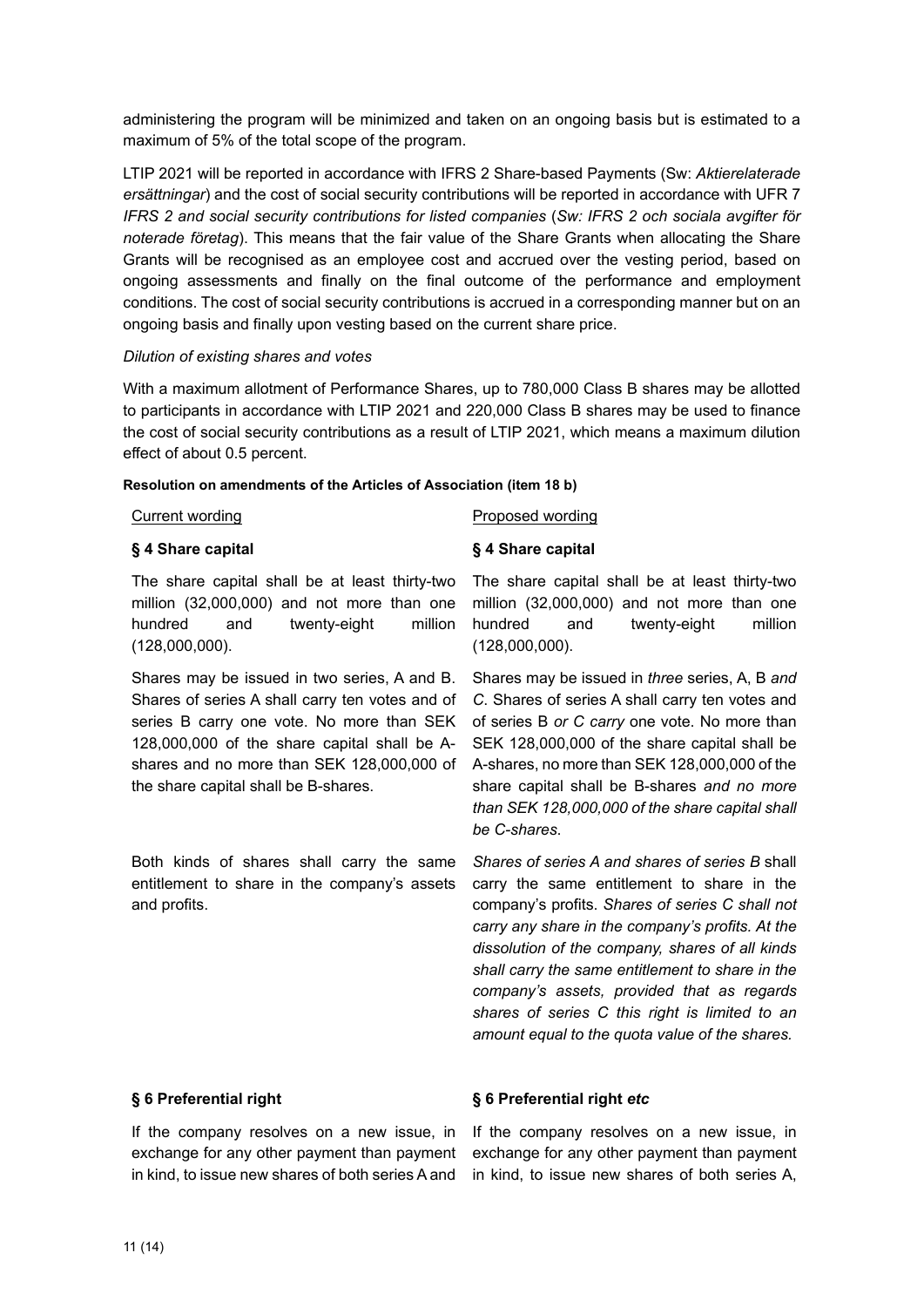series B, owners of shares of series A and series B shall have a preferential right to subscribe for new shares of the same kind in relation to the number of shares that the owner holds (primary preferential right). Shares that are not subscribed with primary preferential right shall be offered for subscription to all shareholders (secondary preferential right). If shares thus offered are not sufficient for the subscriptions made pursuant to the subsidiary preferential right, the shares shall be distributed among the subscribers in relation to the number of shares previously held by them and to the extent this is not possible, by way of drawing lots.

If the company resolves on a new issue, in exchange for any other payment than payment in kind, to issue new shares only of series A or series B, all shareholders, irrespective of whether their shares are of series A or series B, have a preferential right to subscribe for new shares in relation to the number of shares that the owner holds.

A shareholder's preferential right as described above shall apply equally in case of a new issue of warrants and convertibles and shall not be considered as any restriction in the possibility to resolve on new issues deviating from the preferential right of shareholders.

series B *and series C*, owners of shares of series A, series B *and series C, respectively*, shall have a preferential right to subscribe for new shares of the same kind in relation to the number of shares that the owner holds (primary preferential right). Shares that are not subscribed with primary preferential right shall be offered for subscription to all shareholders (secondary preferential right). If shares thus offered are not sufficient for the subscriptions made pursuant to the subsidiary preferential right, the shares shall be distributed among the subscribers in relation to the number of shares previously held by them and to the extent this is not possible, by way of drawing lots.

If the company resolves on a new issue, in exchange for any other payment than payment in kind, to issue new shares only of series A, series B *or series C*, all shareholders, irrespective of whether their shares are of series A, series B *or series C*, have a preferential right to subscribe for new shares in relation to the number of shares that the owner holds.

*In case of an increase of the share capital by way of a bonus issue, new shares of series A and series B shall be issued in relation to the number of shares of series A and series B, respectively, that already exist. In doing so shares of series A and series B shall carry the right to receive new shares of series A and series B, respectively. Shares of series C shall not carry any right to participate in a bonus issue.* 

A shareholder's preferential right as described above shall apply equally in case of a new issue of warrants and convertibles and shall not be considered as any restriction in the possibility to resolve on new issues deviating from the preferential right of shareholders.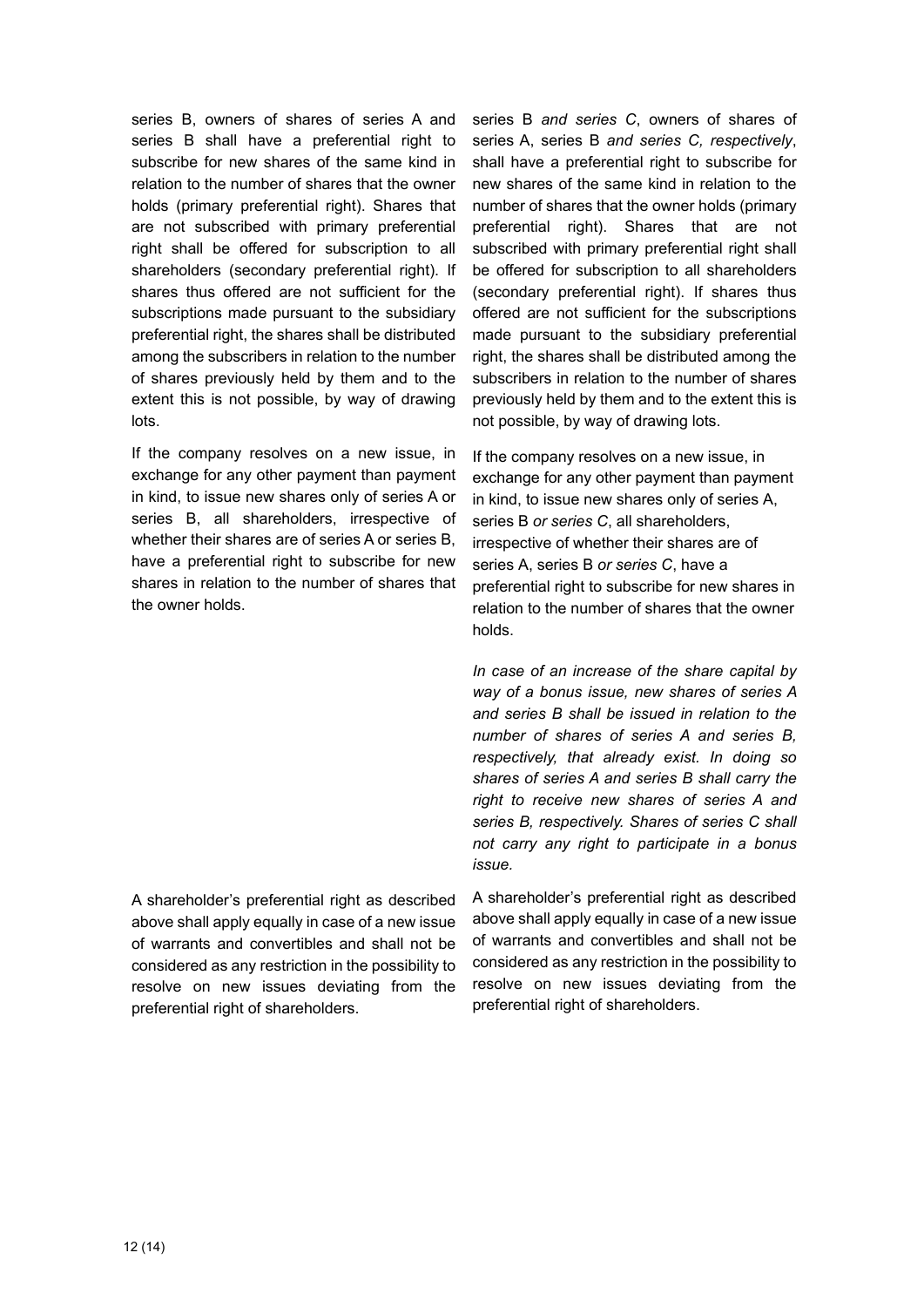*The Board of Directors shall be entitled to redeem all shares of series C, at which owners of such shares shall have to redeem their shares for a redemption price equal to the quota value of the shares.* 

*Shares of series C that are held by the company may after a resolution by the Board of Directors, be converted into shares of series B. A conversion has been completed when it has been registered in the Companies Register and been noted in the share register.*

Of all shares already issued, 2 620 692 shares shall be A-shares and 35 904 802 shares shall be Bshares.

#### **Resolution on authorizing the Board of Directors to resolve upon (i) a new issue of shares of series C and (ii) the repurchase of series C shares (item 18 c)**

#### *Authorization for the Board of Directors to resolve upon the issue of C shares*

The Board of Directors proposes that the AGM resolves to authorize the Board of Directors to increase the company's share capital by a maximum of SEK 1,000,000 through the issue of a maximum of SEK 1,000,000 C shares, on one or more occasions, up until the AGM 2022. The new shares shall, with deviation from the shareholders' preferential rights, be subscribed for by such bank with which the company signs a cooperation agreement to facilitate the delivery of Performance Shares and financing of social security costs under the long-term incentive programs LTIP 2021 at a subscription price corresponding to the quota value. Payment shall be made in cash. The purpose of the authorization and the reason for the deviation from the shareholders' preferential rights in carrying out the issue is to ensure delivery of shares to participants in accordance with LTIP 2021 and to cover any social security costs due to LTIP 2021.

#### *Authorization for the Board of Directors to resolve upon repurchase of own C shares*

The Board of Directors proposes that the AGM resolves to authorize the Board of Directors to, on one or more occasions, resolve upon the repurchase of class C shares up until the AGM 2022. Repurchases may only take place through an acquisition offer addressed to all holders of class C shares and shall include all outstanding class C shares. Acquisitions must be made at a price corresponding to the share's quota value. Payment for acquired C shares must be made in cash. The purpose of the proposed repurchase authorization is to ensure delivery of Performance Shares in accordance with the long-term performance-based incentive programs LTIP 2021 and to cover any social security costs due to LTIP 2021.

Resolution on the acquisition of class C shares may only be made provided that the company's holding at any given time does not exceed 10 percent of all shares in the company (including such shares that are acquired in accordance with item 20 below).

#### **Resolution on transfer of series B shares (paragraph 18 d)**

The Board of Directors proposes that the AGM resolves that (after conversion from C shares) a maximum of 780,000 class B shares may be transferred to participants in accordance with the terms of LTIP 2021, and that a maximum of 220,000 class B shares may be transferred on Nasdaq Stockholm, including by way of a financial intermediary, at a price within the price range registered at any given time, to finance social security costs in accordance with the terms of LTIP 2021. The number of shares that can be transferred may be converted as a result of intermediate bonus issue, merger, split, preferential rights issue and / or other similar events.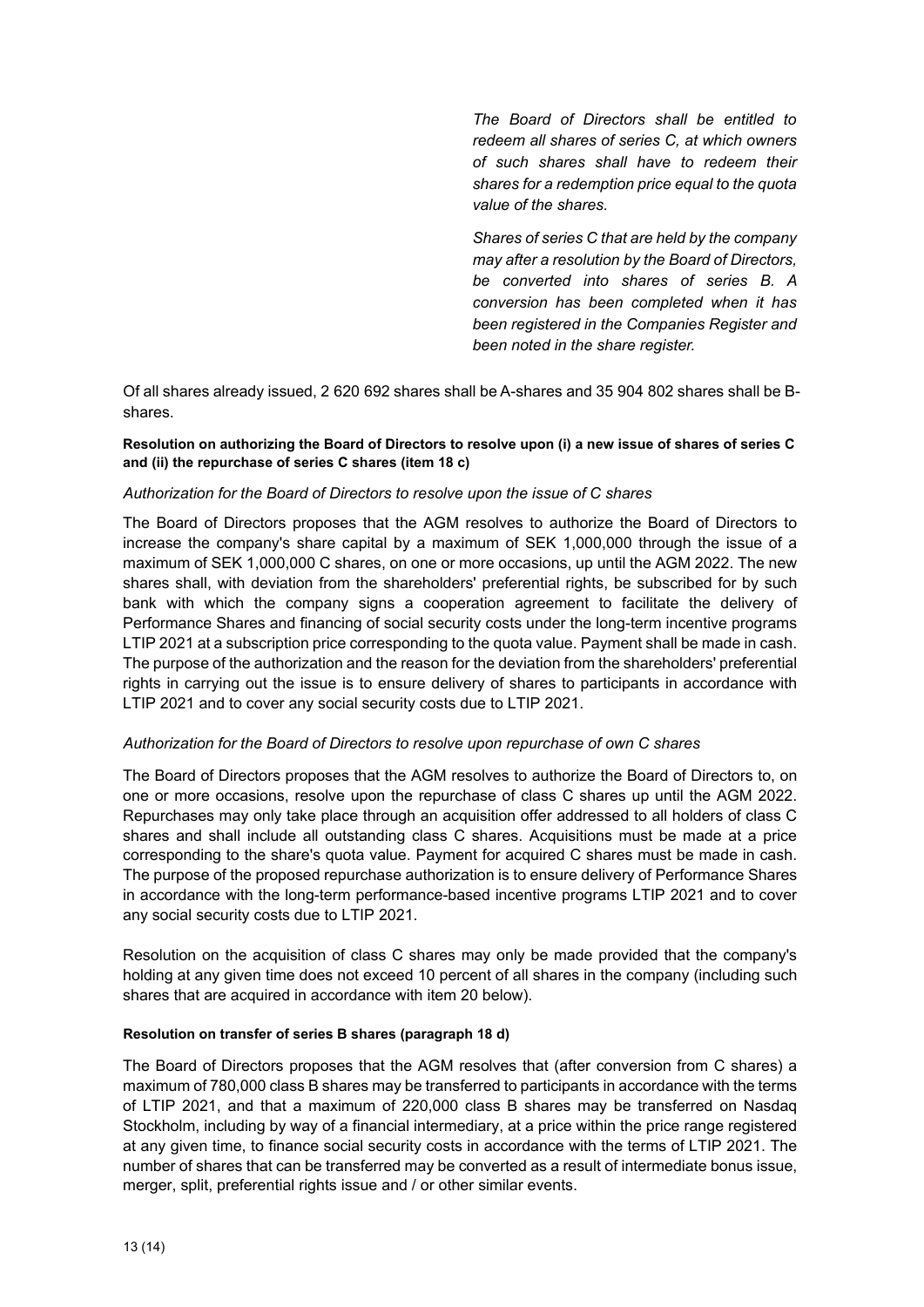#### **Resolution regarding authorization for the Board of Directors to issue new shares (item 19)**

The Board of Directors proposes that the AGM resolves to authorize the Board of Directors to issue, on one or several occasions during the period until the next AGM, not more than 18,500,000 Class B shares (taking into account the division of shares pursuant to item 16 above) for payment in cash, payment by set-off of claims or payment in kind, and that for issues where payment is made by setoff of claims, the Board of Directors shall be able to disregard the shareholders' preferential rights. The subscription price of the new shares shall be determined on the basis of the prevailing market price of the Class B shares at the time of the issue. The purpose of the authorization is to facilitate the use of newly issued shares in connection with the implementation of or for the financing of acquisitions of companies or businesses or parts thereof and in connection with market investments.

A valid resolution requires approval of shareholders representing at least two-thirds of both the votes cast and the shares represented at the AGM.

#### **Resolution regarding authorization for the Board of Directors to acquire and dispose of the company's own shares (item 20)**

The Board of Directors proposes that the AGM resolves to authorize the Board of Directors to, on one or several occasions during the period until the next AGM, resolve on the acquisition of shares of the company. Such shares may be acquired up to a maximum amount not at any time exceeding 10% of the total number of shares issued by the company (including such shares of Class C that are acquired pursuant to item 18 c above). Acquisitions of shares shall be made either on Nasdaq Stockholm at a purchase price within the range of share prices registered at any given time for the Class B shares, meaning the spread between the maximum buying rate and the minimum selling rate, or by way of an offer to all shareholders, whereby the purchase shall be made at a price which at the time of the decision corresponds at a minimum to the prevailing market price for the Class B shares and at a maximum to 150% of the prevailing market price for the Class B shares. The same price shall apply for Class A shares and Class B shares.

The Board of Directors also proposes that the Board of Directors shall be authorized to resolve, on one or several occasions during the period until the next AGM, to dispose all shares held by the company, via Nasdaq Stockholm or in connection with the acquisition of companies or businesses or parts thereof, in connection with market investments, for hedging costs that may arise relating to the company's incentive programs and for a continuous adaptation of the company's capital structure and thereby contributing to increased shareholders' value. The shareholders shall have a preferential right to acquire the shares in accordance with the provisions in the articles of association regarding the preferential right to subscribe for new shares, provided that the board of directors shall be entitled to deviate from the preferential right if the shares are paid for by way of set-off or if the purpose with the disposal is to secure the costs that arise as a result of the company's incentive program. A disposal of shares via Nasdaq Stockholm may only be made at a price within the range of share prices registered at any given time.

A valid resolution requires approval of shareholders representing at least two-thirds of both the votes cast and the shares represented at the AGM.

The Board of Directors' motivated statement in accordance with Chapter 19, Section 22 and the auditors' statement in accordance with Chapter 19, Section 28 of the Companies Act is set forth in **Appendix 6 and 7**.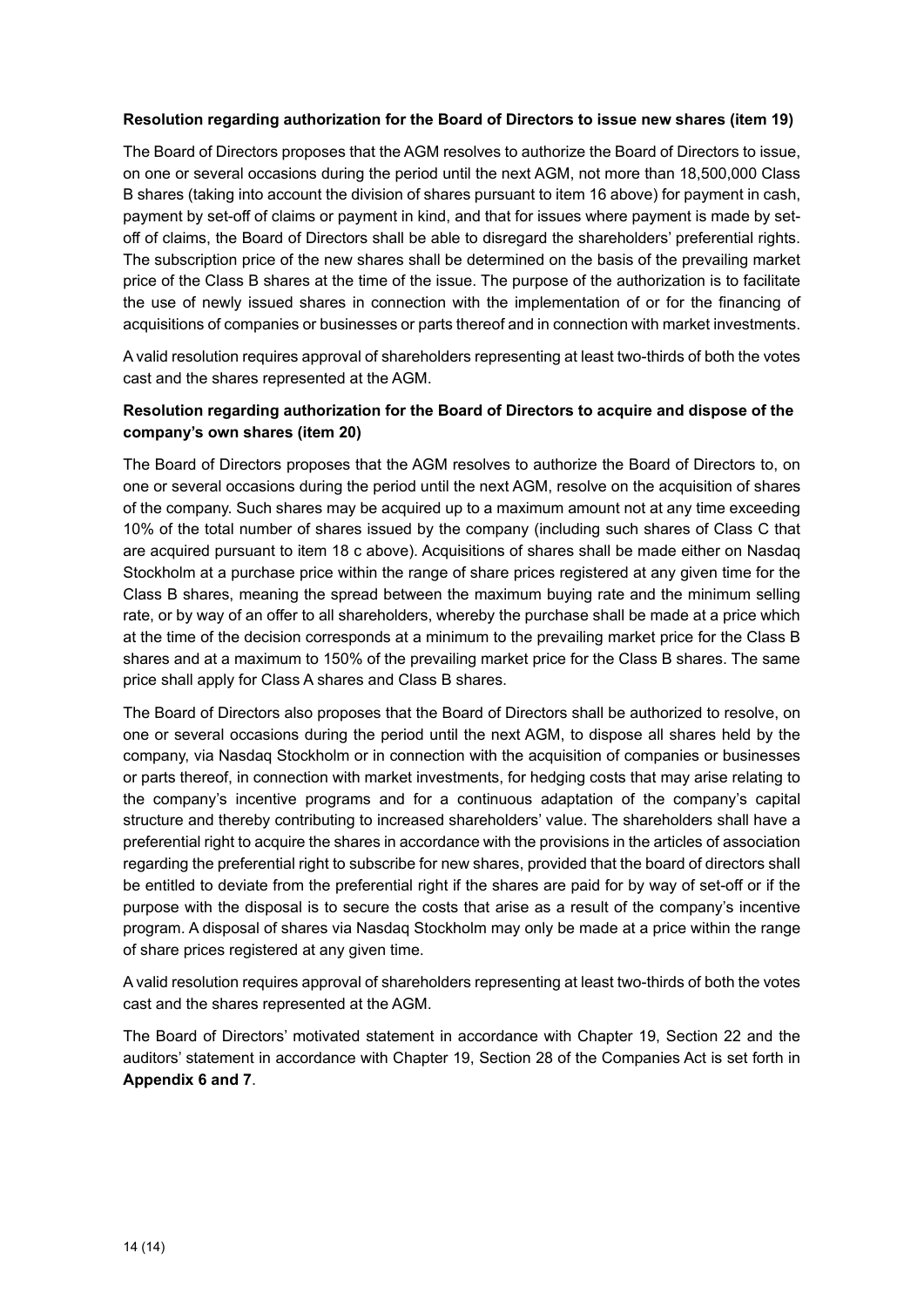## Remuneration Report 2020/2021 for Sectra AB

#### **Introduction**

This report describes how the guidelines for remuneration to senior executives in Sectra AB, adopted by the 2020 Annual General Meeting, were implemented in 2020/2021. This report also contains information on remuneration to the President and Executive Vice Presidents as well as a summary of share-based incentive programs, both outstanding and concluded during the year. This report has been prepared in accordance with the Swedish Companies Act and the Remuneration Rules issued by the Swedish Corporate Governance Board.

Additional information on remuneration to senior executives is provided in Note 3 (Employees and personnel costs) on pages 91–92 of Sectra's Annual Report and Sustainability Report for 2020/2021. Information on the work of the Remuneration Committee during the fiscal year is provided in the Corporate Governance Report on pages 54–63.

Board fees are not covered by this report. Such remuneration is resolved annually by the Annual General Meeting and is reported in Note 3 on pages 91–92 of the 2020/2021 Annual Report. No remuneration above and beyond the Board fees resolved by the Annual General Meeting were paid out during 2020/2021.

#### Sectra's performance in 2020/2021

The CEO summarizes the company's overall performance in his statement on pages 10–12 of Sectra's Annual Report and Sustainability Report for 2020/2021. A more detailed account of the company's performance is presented in the Administration Report on pages 64–79.

#### The company's remuneration guidelines: scope, purpose and deviations

One prerequisite for successfully implementing the company's business strategy and safeguarding its long-term interests, including its sustainability, is the company's ability to recruit and retain qualified employees. To this end, the company must offer competitive remuneration. The company's remuneration guidelines make it possible to offer senior executives competitive total remuneration. In certain years, in addition to the remuneration covered by the remuneration guidelines, the company's Annual General Meeting has resolved on the introduction of long-term share-based incentive programs.

In accordance with the guidelines, the terms and conditions must emphasize remuneration after performance, and vary in relation to the individual's performance and the Group's earnings. Remuneration to senior executives is to be on market terms and can consist of the following components: fixed cash salary, variable cash remuneration, pension benefits and other benefits. Variable cash remuneration is to be based on predetermined and measurable criteria. These criteria should be based on:

(i) financial earnings (profit, financial efficiency and sales) or alternately operational goals that over the long term are felt to lead to solid financial results;

(ii) share-based goals; and

(iii) non-financial goals such as sustainability, customer satisfaction, quality and corporate culture.

They should also consist of individually adapted quantitative or qualitative goals. The criteria are to be designed to promote the company's business strategy and long-term interests, including its sustainability. In addition to variable remuneration that executives may receive in accordance with these guidelines, the Board of Directors may decide that such executives could be covered by programs for variable remuneration that also cover personnel categories other than senior executives such as all employees in the Group or in a particular business area. Such programs must entitle all employees (regardless of position) to the possibility of the same nominal remuneration. The complete guidelines are presented on pages 68–69 of the company's Annual Report and Sustainability Report for 2020/2021.

In 2020/2021, the company complied with the applicable remuneration guidelines adopted by the Annual General Meeting. No deviations from the guidelines occurred, and no deviations occurred from the decision-making process that is to be applied in accordance with the guidelines to establish the remuneration. No repayment of remuneration has been demanded. The auditor's statement on the company's compliance with the guidelines is available at investor.sectra.com/agm2021.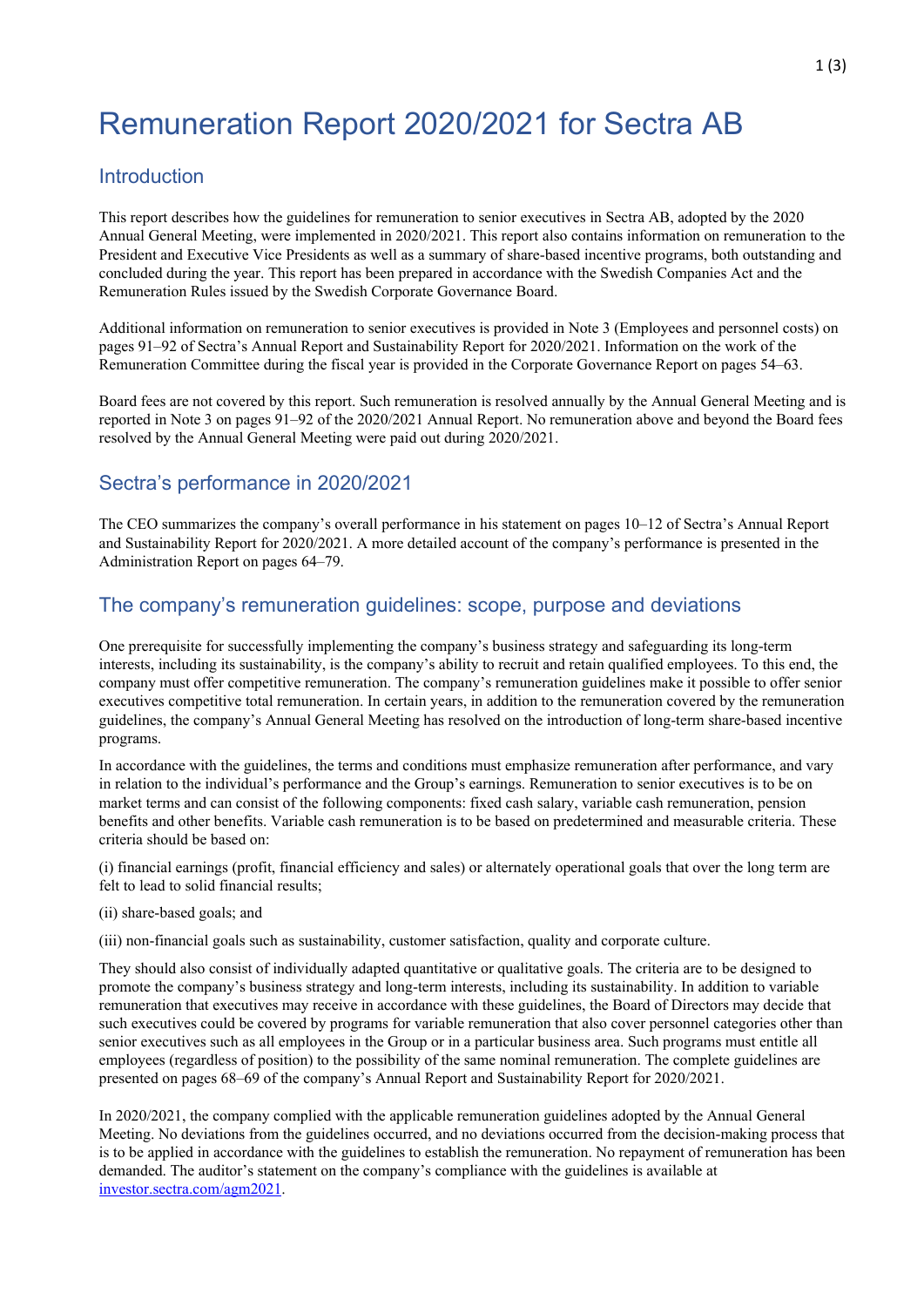#### Remuneration to the President and Executive Vice Presidents

#### **Total remuneration to the President and CEO and Executive Vice Presidents in 2020/2021 (SEK thousand)**

#### (SEK thousand)

| Name of executive (position)                                                                                                                 | Year           | Fixed<br>remuneration<br>(basic salary<br>incl. vacation<br>pay) | Variable<br>remuneration | Share of fixed<br>and variable<br>remuneration<br>(%) | Pension    | <b>Benefits</b> |
|----------------------------------------------------------------------------------------------------------------------------------------------|----------------|------------------------------------------------------------------|--------------------------|-------------------------------------------------------|------------|-----------------|
| Torbjörn Kronander (President and<br>CEO)                                                                                                    | 20/21<br>19/20 | 3,811<br>2,650                                                   | 1,218<br>1,200           | 76/24<br>69/31                                        | 498<br>559 | N/A<br>N/A      |
| Marie Ekström Trägårdh (Executive<br>Vice President of Sectra AB and<br>President of the Imaging IT<br>Solutions business area) <sup>1</sup> | 20/21<br>19/20 | 2,885<br>2,270                                                   | 1,265<br>617             | 59/41<br>79/21                                        | 413<br>514 | N/A<br>N/A      |
| Simo Pykälistö (Executive Vice<br>President of Sectra AB and<br><b>President of the Secure</b><br>Communications business area) <sup>1</sup> | 20/21<br>19/20 | 1,298<br>1,361                                                   | 53<br>185                | 96/4<br>88/12                                         | 276<br>329 | 78<br>77        |

<sup>1</sup> The Executive Vice Presidents have received remuneration from other companies in the Group.

### Application of performance criteria

The performance criteria for variable remuneration for the President and Executive Vice Presidents have been selected in order to realize the company's strategy and to encourage behavior that is in the long-term interests of the company. The strategic goals as well as short-term and long-term business priorities for 2020/2021 were taken into account in the selection of performance criteria. The non-financial performance criteria also contribute to the adaptation to sustainability as well as the company's values.

#### **Performance of the President and Executive Vice Presidents during the reported fiscal year: variable cash remuneration**

(SEK thousand)

| Name of executive (position)                                                                                                    | Description of the criteria related<br>to variable remuneration components                           | Year           | Actual<br>award |
|---------------------------------------------------------------------------------------------------------------------------------|------------------------------------------------------------------------------------------------------|----------------|-----------------|
| Torbjörn Kronander (President and<br>CEO)                                                                                       | Financial performance targets EBIT ≥15% and<br>growth of EBIT per share ≥50% over a five-year period | 20/21<br>19/20 | 1,218<br>1.200  |
| Marie Ekström Trägårdh (Executive<br>Vice President of Sectra AB and<br>President of the Imaging IT<br>Solutions business area) | Customer satisfaction, financial performance and<br>growth targets, increased shareholding, etc.     | 20/21<br>19/20 | 1,265<br>617    |
| Simo Pykälistö (Executive Vice<br>President of Sectra AB and<br>President of the Secure<br>Communications business area)        | Financial performance and sales targets, increased<br>shareholding, etc.                             | 20/21<br>19/20 | 53<br>185       |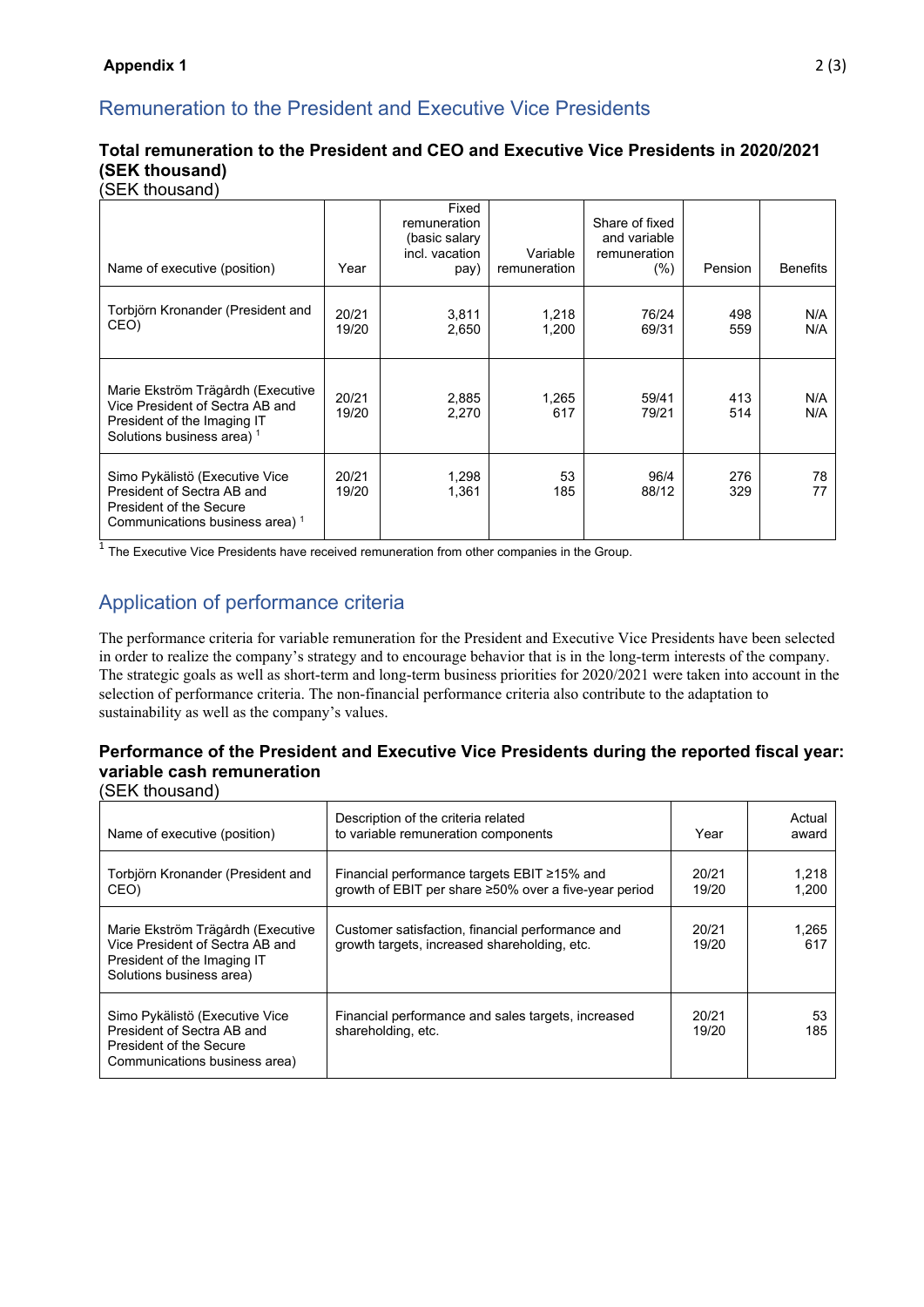#### Share-based incentive programs

Long-term share-based incentive programs in the form of convertible programs have been introduced at the company in certain years. These programs have been targeted at employees in the Group as well as members of the Board. The participants subscribed for convertibles under terms resolved by the Annual General Meeting. The programs targeted at employees have terms of three years, and the programs targeted at the Board have terms of four years.

A program targeted at the Board was converted during the fiscal year; refer to the information in Note 3 on pages 91–92 of the 2020/2021 Annual Report.

#### **Holdings of the President and Executive Vice Presidents in outstanding convertible programs**

#### (SEK thousand)

| Name of executive (position)          | Amount     | Number of  |           |
|---------------------------------------|------------|------------|-----------|
|                                       | subscribed | underlying | Term      |
|                                       | (SEK       | shares     |           |
|                                       | thousand)  |            |           |
| Marie Ekström Trägårdh (Executive     |            |            |           |
| Vice President of Sectra AB and       |            |            |           |
| President of the Imaging IT Solutions | 377        | 1.021      | 2018/2022 |
| business area)                        |            |            |           |
|                                       |            |            |           |

#### Comparative information pertaining to changes in remuneration and the company's performance

#### **Changes in remuneration and the company's performance over the last five reported fiscal years**

#### Changes in remuneration

(SEK thousand)

| Position of executive            | 20/21       | 19/20       | 18/19       | 17/18      | 16/17           |
|----------------------------------|-------------|-------------|-------------|------------|-----------------|
|                                  | vs 19/20 (% | vs 18/19 (% | vs 17/18 (% | vs 16/17(% | vs 15/16 (%     |
|                                  | change)     | change)     | change)     | change)    | change)         |
| President and CEO                | 1.118       | 709         | 141         | -6         | 34 <sup>′</sup> |
|                                  | $(25.4\%)$  | (19.2%)     | (4.0%)      | (-0.2%)    | $(10.6\%)$      |
| <b>Executive Vice Presidents</b> | 914         | 148         | 278         | 554        | 120             |
|                                  | $(17.3\%)$  | $(2.9\%)$   | (5.7%)      | (12.9%)    | (2.9%)          |

#### Changes in Group earnings

(SEK million)

|                         | 20/21       | 19/20       | 18/19       | 17/18       | 16/17       |
|-------------------------|-------------|-------------|-------------|-------------|-------------|
|                         | vs 19/20 (% | vs 18/19 (% | vs 17/18 (% | vs 16/17 (% | vs 15/16 (% |
|                         | change)     | change)     | change)     | change)     | change)     |
| Net sales               | $-29$       | 248         | 204         | 84          | 44          |
|                         | $(-1.7%)$   | (17.5%)     | (16.9%)     | (7.5%)      | $(4.1\%)$   |
| Operating profit        | 55          | 60          | 21          | 19          | 37          |
|                         | (18.5%)     | $(25.4\%)$  | $(9.9\%)$   | $(9.9\%)$   | $(23.4\%)$  |
| Net profit for the year | 38          | 38          | 14          | 31          | 29          |
|                         | (16.1%)     | $(19.3\%)$  | $(7.7\%)$   | $(20.1\%)$  | $(23.2\%)$  |

### Annual change in average remuneration to other employees (FTEs)

(SEK thousand)

|           | 20/21      | 19/20          | 18/19      | 17/18          | 16/17      |
|-----------|------------|----------------|------------|----------------|------------|
|           | vs 19/20   | vs 18/19       | vs 17/18   | vs 16/17       | vs 15/16   |
|           | (% change) | (% change)     | (% change) | $%$ change)    | (% change) |
| Sectra AB | 40         | 5 <sup>1</sup> | 12         | 45             | 25         |
|           | $(8.2\%)$  | $7\%)$<br>11   | $(2.9\%)$  | $7\%$<br>'11.7 | $7.0\%$    |

Linköping, date as indicated by our electronic signature

Sectra AB Board of Directors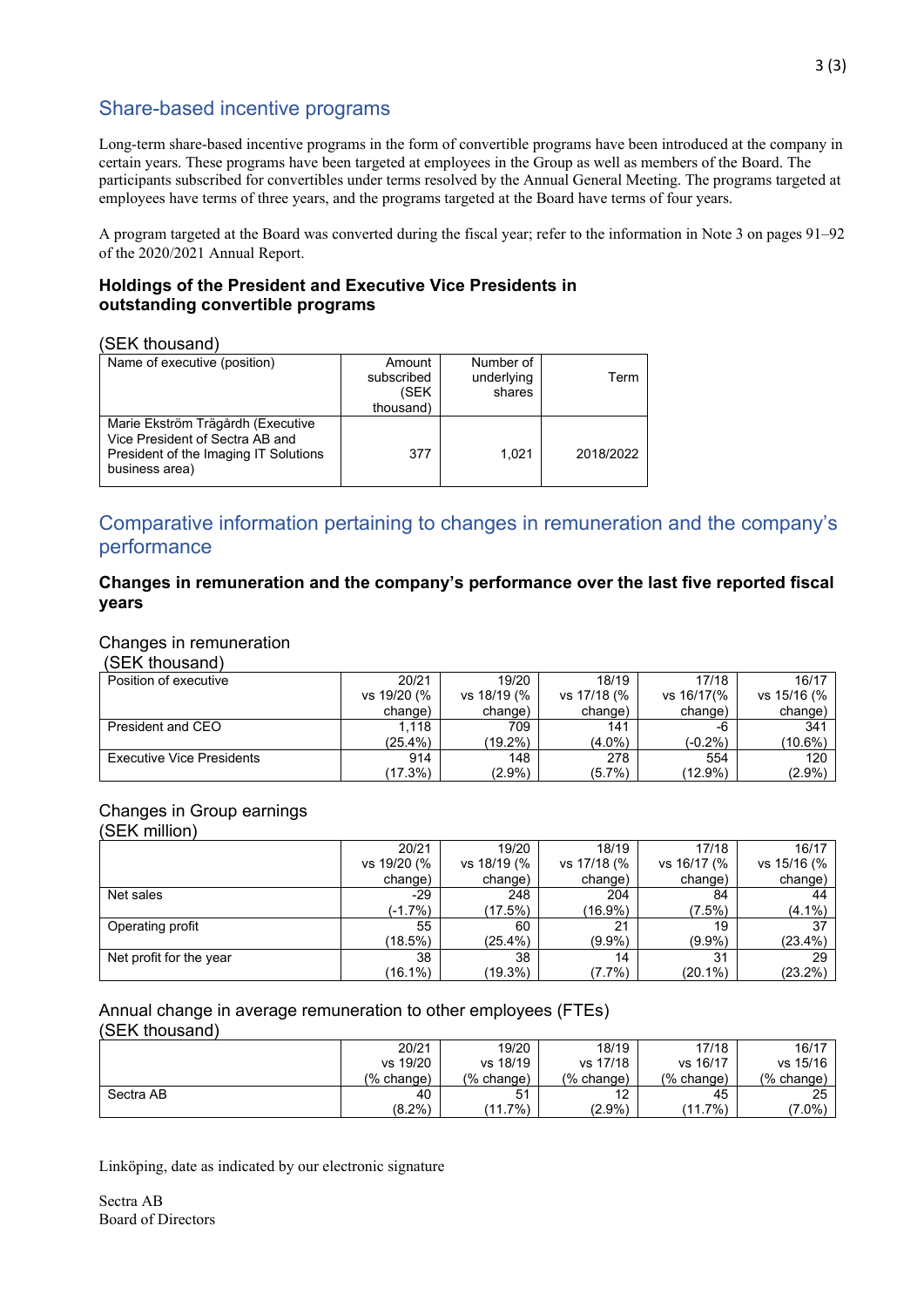#### **Appendix 2**

*Translation* 

#### **The Board of Directors' statement in accordance with Chapter 20, Section 8 of the Companies Act (2005:551)**

The Board of Directors of Sectra AB (publ), reg. no 556064-8304, hereby presents the following statement in accordance with Chapter 20, Section 8 the Companies Act (2005:551), regarding the proposed resolution to decide on a reduction of the share capital with repayment to the shareholders.

The Board of Directors reasons for the proposed resolution to decide on the reduction of the share capital to be in accordance with the provisions of Chapter 17, Section 3, para. 2 and 3 of the Companies Act (2005:551) are the following:

#### **The objects, scope and risks of the business**

The objects and scope of business of the company are set out in the articles of association and the annual reports submitted. The business operated by the company does not entail risks in excess of those that exist or may be deemed to exist in the industry or those risks which are generally associated with operating a business.

#### **The financial position of the company and the group**

The financial position of the company and the group as at April 30, 2021 is stated in the most recent annual report. The annual report also states which accounting principles have been applied in the valuation of assets, allocations and liabilities.

The non-restricted equity in the parent company and the group's retained profits amounted to SEK 351.2 million and SEK 430.3 million respectively at the end of the 2020/2021 financial year.

The proposed resolution to decide on the reduction of the share capital sets out that the Board of Directors proposes that the share capital is reduced by SEK 19,262,747 through the redemption of 13,103,460 Class A shares and 179,524,010 Class B shares (taking into account the proposed division of shares) for repayment to the shareholders. The proposed amount to be paid for each redemption share is SEK 0.90 (taking into account the proposed division of shares), which equals a total redemption amount of SEK 173,364,723, which is 27.4 per cent of the company's shareholder equity and 19.4 per cent of the group's shareholder equity at the end of the financial year. The Board of Directors proposes that the company's share capital is restored to its original amount by increasing the company's share capital by SEK 19,262,747 through a bonus issue without issuing new shares via a transfer from the company's unrestricted equity to the company's share capital. After the bonus issue has been completed the company's restricted equity and share capital will be restored to its original amount.

The annual report sets out, among other things, that the company's equity debt ratio as at 30 April 2021 amounted to 54.2 per cent. The proposed reduction of the share capital does not jeopardise the completion of investments which are deemed to be necessary.

The company's and group's financial position does not give rise to any other conclusion than that the company can continue its business and that the company can be expected to fulfil its obligations on both a short and long-term basis.

The Board of Directors is of the opinion that the size of shareholder equity as stated in the most recently delivered annual report is in reasonable proportion to the scope of the company's and the group's business and the risks connected with the running of the company, after taking into account the proposed resolution on the reduction of the share capital.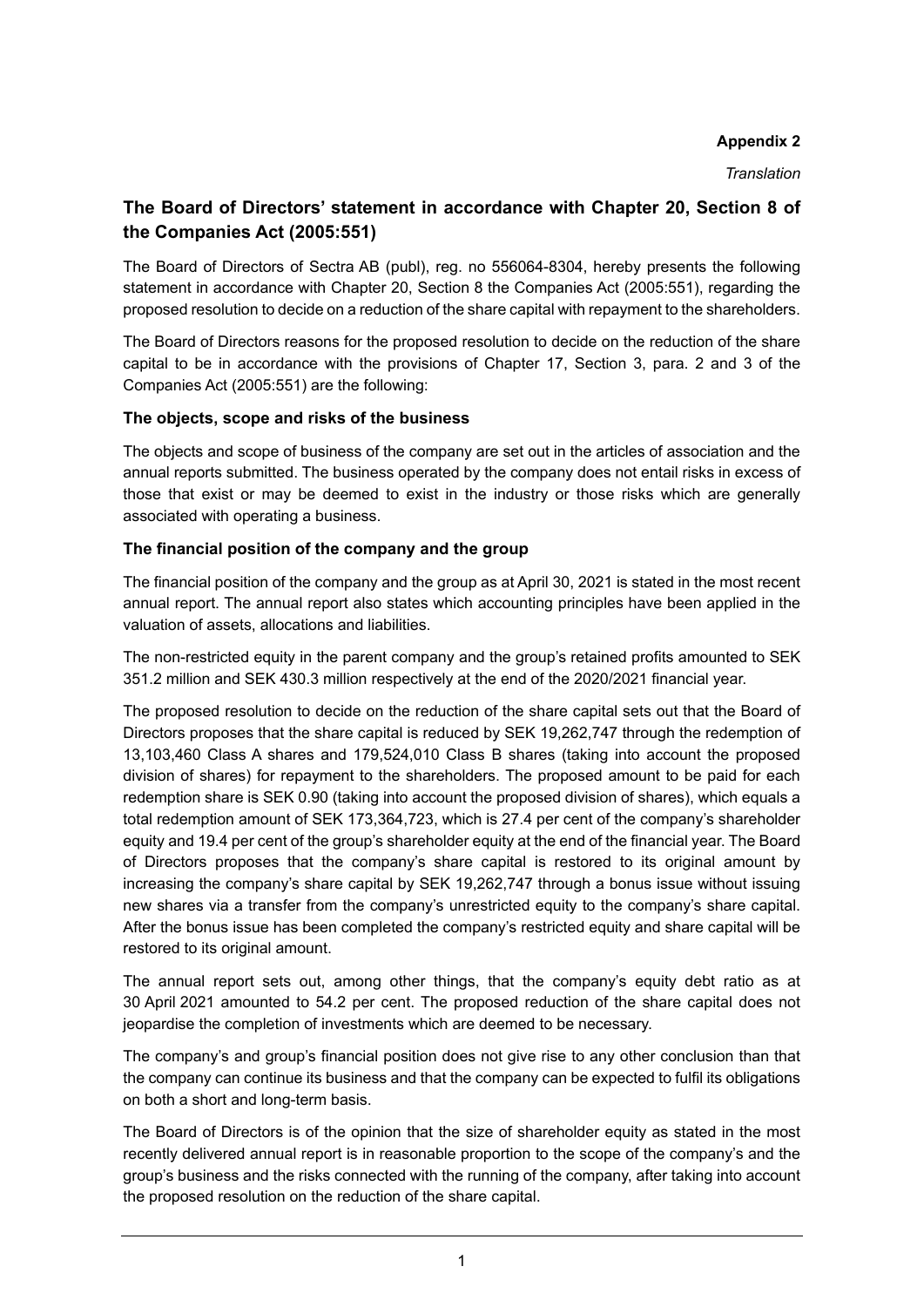#### **The justification of the proposed resolution regarding the reduction of the share capital**

With reference to the above and to what has otherwise come to the knowledge of the Board of Directors, the Board of Directors is of the opinion that after a comprehensive review of the financial position of the company, the proposed reduction of the share capital is justified having regard to the provisions of Chapter 17, Section 3, para. 2 and 3 of the Companies Act, i.e. with reference to the demands that the objects of the business, its scope and risks place on the size of the company's and group's equity and the company's and the group's consolidating requirements, liquidity and financing needs in general.

|                                                                             | ***********************                        |                                                                                |
|-----------------------------------------------------------------------------|------------------------------------------------|--------------------------------------------------------------------------------|
| Linköping, August 5, 2021                                                   | Sectra AB (publ)<br>The Board of Directors     |                                                                                |
| Jan-Olof Brüer<br>Chairman of the Board                                     |                                                | Torbjörn Kronander<br>Member of the Board<br>CEO and President of Sectra<br>AB |
| <b>Fredrik Robertsson</b><br>Member of the Board                            | <b>Christer Nilsson</b><br>Member of the Board | Jonas Yngvesson<br>Member of the Board                                         |
| Tomas Puusepp<br>Member of the Board                                        | <b>Anders Persson</b><br>Member of the Board   | <b>Birgitta Hagenfeldt</b><br>Member of the Board                              |
| <b>Filip Klintenstedt</b><br>Member of the Board<br>Employee Representative |                                                | <b>Bengt Hellman</b><br>Member of the Board<br>Employee Representative         |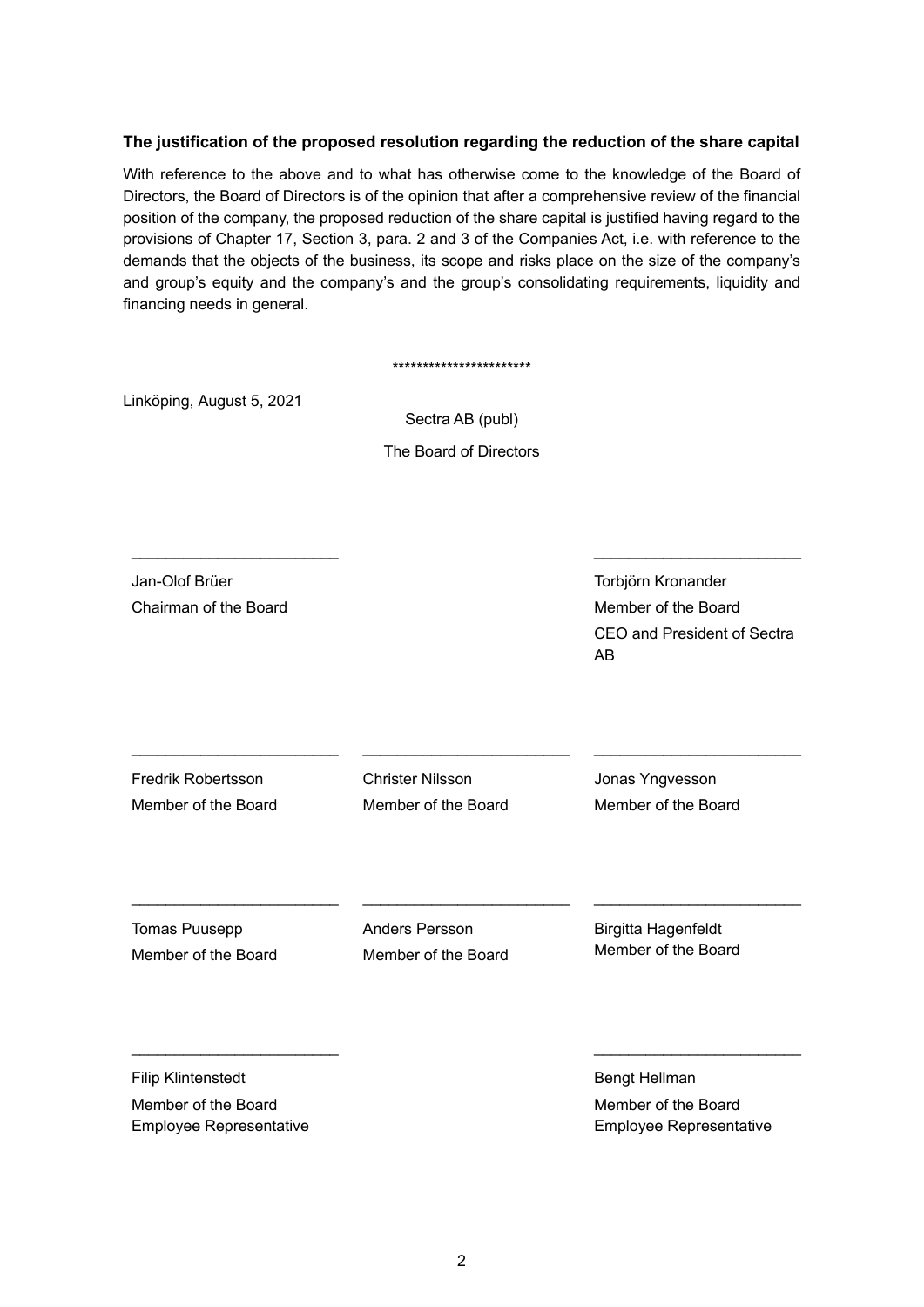

Revisorns yttrande enligt 20 kap. 8 § andra stycket aktiebolagslagen (2005:551) om huruvida bolagsstämman bör besluta **enligt förslaget om minskning av aktiekapitalet**

Statement by the auditor pursuant to Chapter 20 section 8 of the Swedish Companies Act (2005:551) regarding the *general meeting's decision to resolve according to the proposal to reduce the share capital*

Till bolagsstämman i Sectra AB (publ), org.nr 556064‐8304 ("Bolaget") *To the general meeting of Sectra AB (publ), reg.no. 556064‐8304 (the "Company")*

Vi har granskat styrelsens förslag om minskning av aktiekapital daterad den 5 augusti 2021. *We have reviewed the board of directors' proposal to reduce the share capital dated August 5, 2021.*

#### **Styrelsens ansvar för förslaget /** *The board of directors' responsibility for the proposal*

Det är styrelsen som har ansvaret för att ta fram förslaget om minskning av aktiekapital enligt aktiebolagslagen och för att det finns en sådan intern kontroll som styrelsen bedömer nödvändig för att kunna ta fram förslaget utan väsentliga felaktigheter, vare sig dessa beror på oegentligheter eller misstag.

The board of directors is responsible for the preparation and fair presentation of the proposal in accordance with the Swedish Companies Act, and for such internal control as the board of directors determine is necessary to enable the *preparation of the proposal that is free from material misstatement, whether due to improprieties or mistakes.*

#### **Revisorns ansvar / The a***uditor's responsibility*

Vår uppgift är att uttala oss om minskning av aktiekapital på grundval av vår granskning. Vi har utfört granskningen enligt FARs rekommendation RevR 9 *Revisorns övriga yttranden enligt aktiebolagslagen och aktiebolagsförordningen*. Denna rekommendation kräver att vi planerar och utför granskningen för att uppnå rimlig säkerhet att styrelsens förslag inte innehåller väsentliga felaktigheter. Revisionsföretaget tillämpar ISQC 1 (International Standard on Quality Control) och har därmed ett allsidigt system för kvalitetskontroll vilket innefattar dokumenterade riktlinjer och rutiner avseende efterlevnad av yrkesetiska krav, standarder för yrkesutövningen och tillämpliga krav i lagar och andra författningar. Our responsibility is to express a statement regarding the reduction of the share capital based on our review. We have conducted our review in accordance with Recommendation RevR 9 issued by Far (the Swedish professional institute for accountants and auditors) regarding the auditor's statements in accordance with the Swedish Companies Act and the Swedish Companies Ordinance. This recommendation requires that we plan and perform the review to obtain reasonable assurance about whether the report is free from material misstatements. The firm applies ISQC 1 (International Standard on

*Quality Control) and accordingly maintains a comprehensive system of quality control including documented policies and procedures regarding compliance with ethical requirements, professional standards and applicable legal and regulatory requirements.*

Vi är oberoende i förhållande till Bolaget enligt god revisorssed i Sverige och har i övrigt fullgjort vårt yrkesetiska ansvar enligt dessa krav.

We are independent in regard to the Company in accordance with generally accepted auditing standards in Sweden and *otherwise fulfilled our ethical responsibilities under these requirements.*

Granskningen innefattar att genom olika åtgärder inhämta bevis om finansiell och annan information i styrelsens förslag. Revisorn väljer vilka åtgärder som ska utföras, bland annat genom att bedöma riskerna för väsentliga felaktigheter i förslaget, vare sig dessa beror på oegentligheter eller misstag. Vid denna riskbedömning beaktar revisorn de delar av den interna kontrollen som är relevanta för hur styrelsen upprättar förslaget i syfte att utforma granskningsåtgärder som är ändamålsenliga med hänsyn till omständigheterna, men inte i syfte att göra ett uttalande om effektiviteten i den interna kontrollen. Granskningen omfattar också en utvärdering av ändamålsenligheten och rimligheten i styrelsens antaganden. Vi anser att de bevis vi har inhämtat är tillräckliga och ändamålsenliga som grund för vårt uttalande.

The review involves performing procedures to obtain evidence about the amounts and disclosures in the proposal. The procedures selected depend on the auditor's judgement, including the assessment of the risks of material misstatement in the proposal, whether due to improprieties or mistakes. In making those risk assessments, the auditor considers internal control relevant to the board of directors' preparation and fair presentation of the proposal in order to design review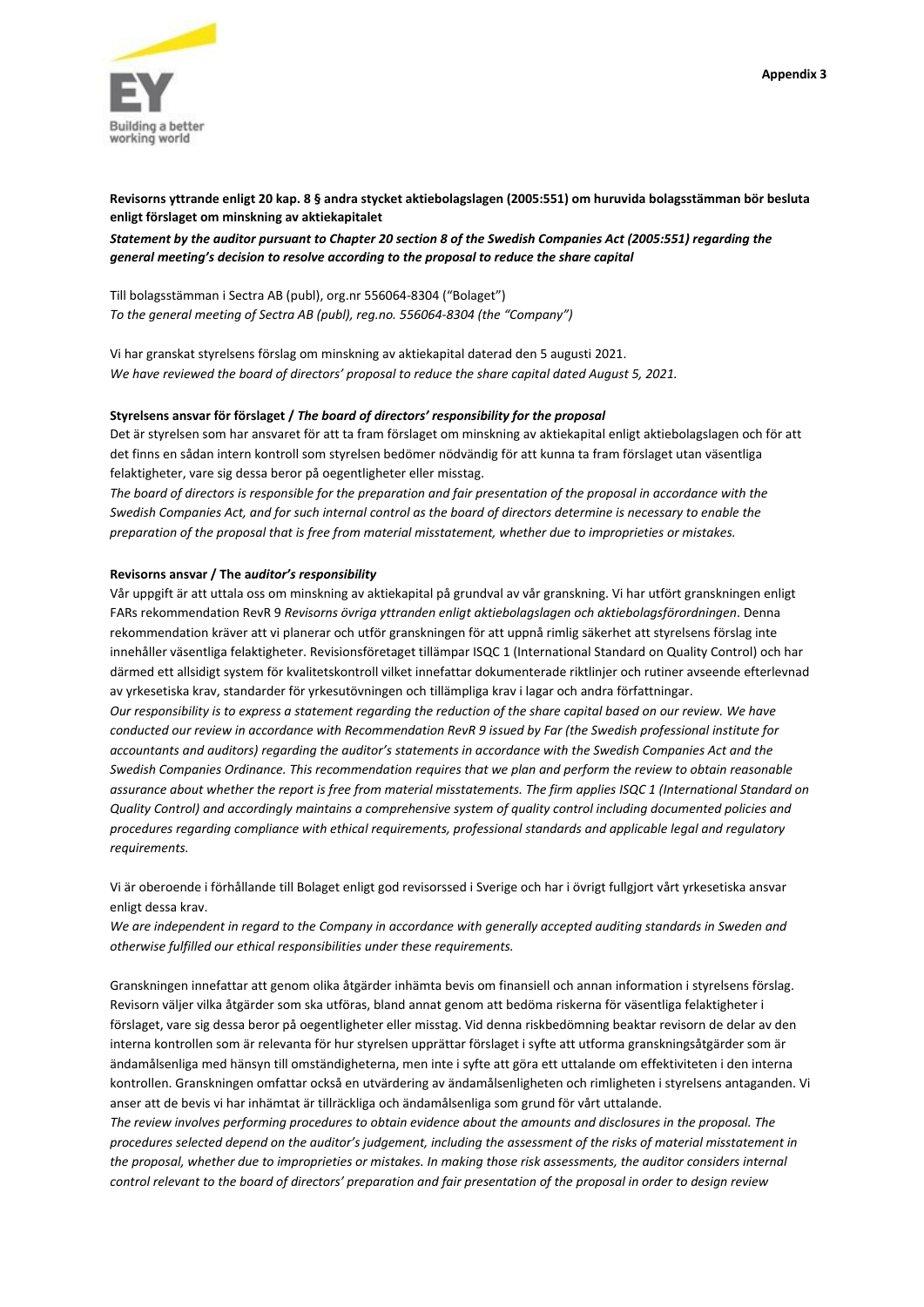procedures that are appropriate in the circumstances, but not for the purpose of expressing an opinion on the effectiveness of the company's internal control. The review has also included an assessment of the appropriateness and the reasonableness of the assessments made by the board of directors. We believe that the evidence we have obtained is *sufficient and appropriate to provide a basis for our statement.*

#### **Uttalande /** *Statement*

Vi tillstyrker styrelsens förslag om minskning av aktiekapitalet för återbetalning till aktieägarna. We recommend the general meeting to resolve to reduce the share capital for repayment in accordance board of directors' *proposal.*

#### **Övriga upplysningar /** *Other*

Detta yttrande har endast till syfte att fullgöra det krav som uppställs i 20 kap. 8 § andra stycket aktiebolagslagen och får inte användas för något annat ändamål.

This statement is provided only for the purpose of fulfilling the requirements stipulated in Chapter 20, section 8 of the *Swedish Companies Act and may not be used for any other purpose.*

Stockholm den 5 augusti 2021

Ernst & Young AB

Andreas Troberg Auktoriserad revisor *Authorized Public Accountant*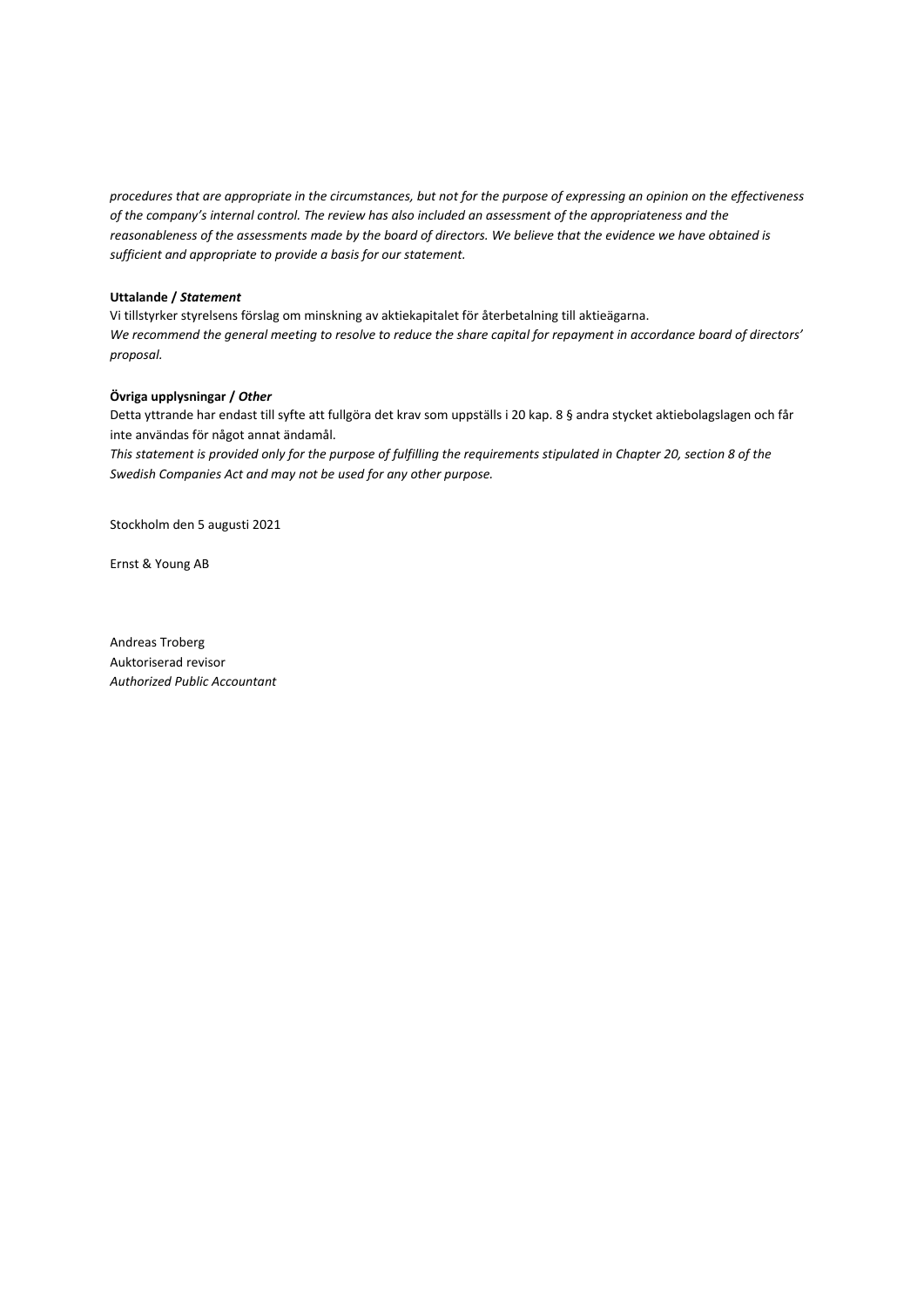#### **Appendix 4**

*Translation* 

#### **The Board of Directors' statement in accordance with Chapter 20, Section 13 of the Companies Act (2005:551)**

The Board of Directors of Sectra AB (publ), reg. no 556064-8304, hereby makes the following statement regarding the proposal on reduction of the share capital, in accordance with Chapter 20, Section 13 para. 4 of the Companies Act (2005:551).

The proposed reduction of the share capital sets out that the Board of Directors proposes that the share capital is reduced by SEK 19,262,747 through the redemption of 13,103,460 Class A shares and 179,524,010 Class B shares (taking into account the proposed division of shares), for repayment to the shareholders. The proposed repayment amounts to SEK 0.90 per share (taking into account the proposed division of shares), representing a total amount of SEK 173,364,723, representing 27.4 per cent of the company's equity and 19.4 per cent of consolidated shareholders' equity of the group at the end of the financial year 2020/2021. Distributable funds in the company at the end of the financial year 2020/2021 were SEK 351,203,019. The annual report shows that the equity debt ratio of the group was 54.2 per cent as at April 30, 2021.

The Board of Directors' proposal entails a reduction of Sectra's share capital by SEK 19,262,747 from SEK 38,525,494 to SEK 19,262,747. In order to achieve a timely and efficient redemption procedure, without having to obtain permission from the Swedish Companies Registration Office or a court of law, the Board of Directors proposes to restore the company's share capital to its original amount by increasing the company's share capital by SEK 19,262,747 through a bonus issue without issuing new shares via a transfer from the company's unrestricted equity to the company's share capital.

Overall, the Board of Directors' proposal as described above means that distributable equity in Sectra, amounting to SEK 351,203,019 at the end of the financial year 2020/2021, decreases by SEK 173,364,723 to SEK 177,838,296. Upon completion of the bonus issue, the company's share capital will be restored to its original amount.

------------------------------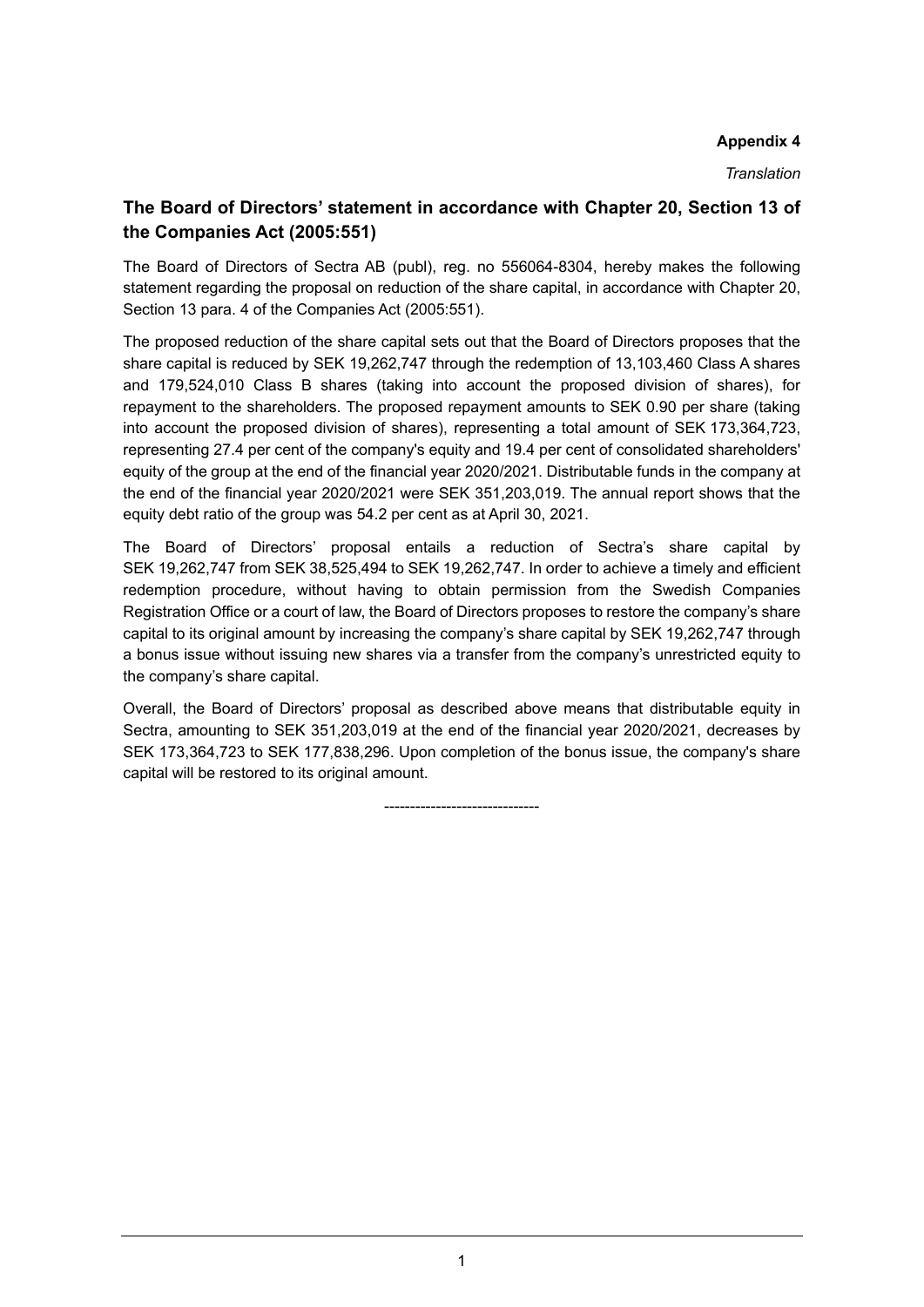Linköping, August 5, 2021 Sectra AB (publ) The Board of Directors

\_\_\_\_\_\_\_\_\_\_\_\_\_\_\_\_\_\_\_\_\_\_\_\_ \_\_\_\_\_\_\_\_\_\_\_\_\_\_\_\_\_\_\_\_\_\_\_\_

\_\_\_\_\_\_\_\_\_\_\_\_\_\_\_\_\_\_\_\_\_\_\_\_ \_\_\_\_\_\_\_\_\_\_\_\_\_\_\_\_\_\_\_\_\_\_\_\_ \_\_\_\_\_\_\_\_\_\_\_\_\_\_\_\_\_\_\_\_\_\_\_\_

Jan-Olof Brüer Chairman of the Board Torbjörn Kronander Member of the Board CEO and President Sectra AB

Fredrik Robertsson Member of the Board Christer Nilsson Member of the Board

Jonas Yngvesson Member of the Board

Tomas Puusepp Member of the Board Anders Persson Member of the Board Birgitta Hagenfeldt Member of the Board

Filip Klintenstedt Member of the Board Employee Representative Bengt Hellman Member of the Board Employee Representative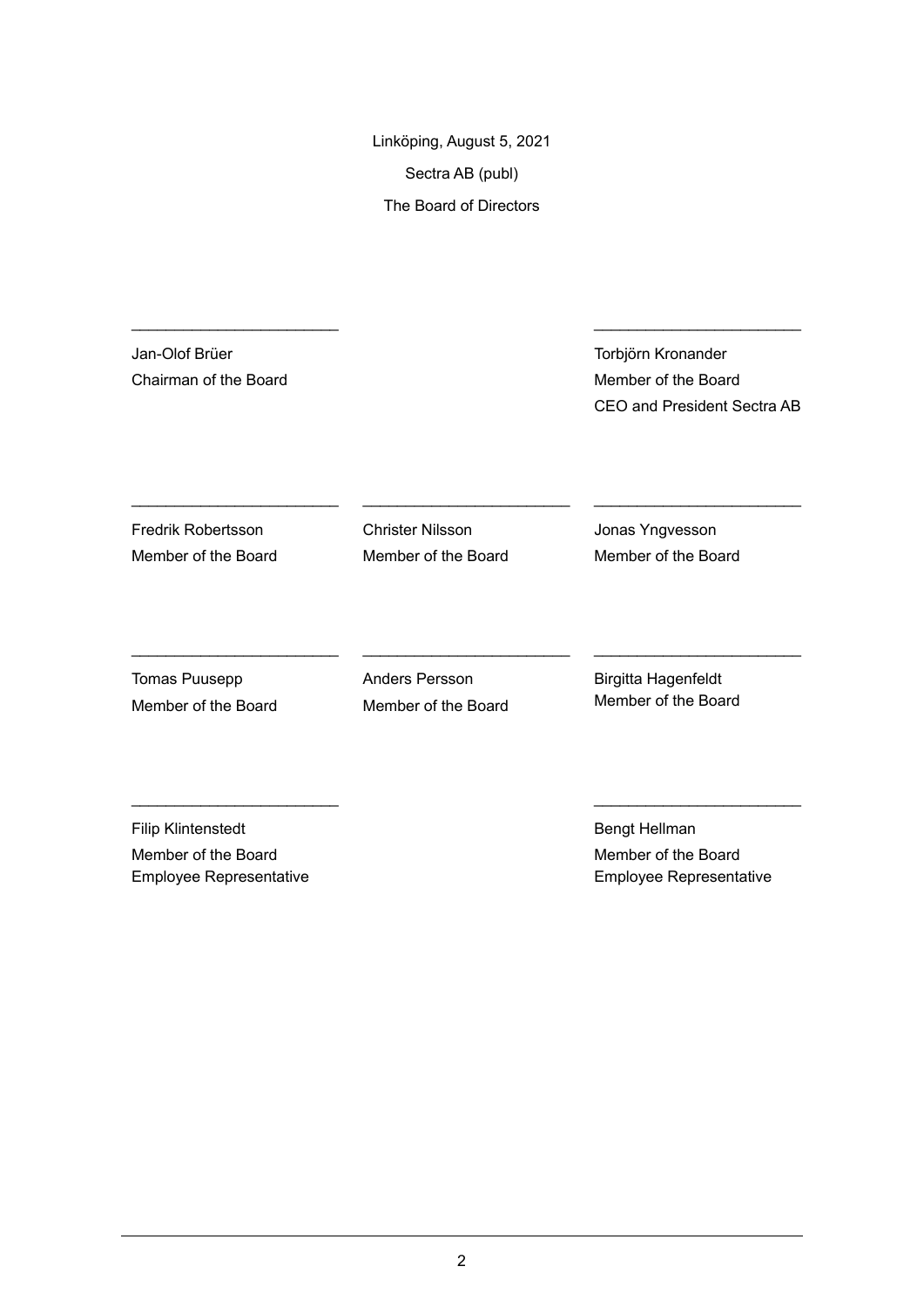

**Revisorsyttrande enligt 20 kap. 14 § aktiebolagslagen (2005:551) över styrelsens redogörelse med uppgifter om särskilda inlösenvillkor m.m.**

Statement by the auditors in accordance with Chapter 20 section 14 of the Swedish Companies Act (2005:551) regarding *the board of directors' report regarding special redemption terms and conditions etc.*

Till bolagsstämman i Sectra AB (publ), org.nr 556064‐8304 ("Bolaget") To the general meeting of Sectra AB (publ), reg.no. 556064‐8304 (the "Company")

Vi har granskat styrelsens redogörelse med uppgifter om särskilda inlösenvillkor daterad den 5 augusti 2021. *We have reviewed the board of directors' report regarding special redemption terms dated August 5, 2021.*

#### **Styrelsens ansvar för redogörelsen /** *The board of directors´ responsibility for the report*

Det är styrelsen som har ansvaret för att ta fram redogörelsen enligt aktiebolagslagen och för att det finns en sådan intern kontroll som styrelsen bedömer nödvändig för att kunna ta fram redogörelsen utan väsentliga felaktigheter, vare sig dessa beror på oegentligheter eller misstag.

The board of directors is responsible for the report in accordance with the Swedish Companies Act and also for the existence of such internal control that the board of directors deems necessary in order to prepare the report without material *misstatement, whether the material misstatements are due to improprieties or mistakes.* 

#### **Revisorns ansvar /** *Responsibility of the auditor*

Vår uppgift är att uttala oss om redogörelsen på grundval av vår granskning. Vi har utfört granskningen enligt FARs rekommendation RevR 9 *Revisorns övriga yttranden enligt aktiebolagslagen och aktiebolagsförordningen*. Denna rekommendation kräver att vi följer yrkesetiska krav samt planerar och utför granskningen för att uppnå rimlig säkerhet att styrelsens redogörelse inte innehåller väsentliga felaktigheter. Revisionsföretaget tillämpar ISQC 1 (International Standard on Quality Control) och har därmed ett allsidigt system för kvalitetskontroll vilket innefattar dokumenterade riktlinjer och rutiner avseende efterlevnad av yrkesetiska krav, standarder för yrkesutövningen och tillämpliga krav i lagar och andra författningar.

Our task is to provide opinion based on our review. We have performed the review in accordance with FAR's recommendation RevR 9 "Auditor's other statements according to the Companies Act and the Companies Regulation". This recommendation requires that we comply with professional ethics requirements and that we plan and perform the review in such a way as to ensure, with a limited degree of certainty, that the report does not contain any material inaccuracies. The firm applies ISQC 1 (International Standard on Quality Control) and accordingly maintains a comprehensive system of quality *control including documented policies and procedures regarding compliance with ethical requirements, professional standards and applicable legal and regulatory requirements.*

Vi är oberoende i förhållande till Bolaget enligt god revisorssed i Sverige och har i övrigt fullgjort vårt yrkesetiska ansvar enligt dessa krav.

We are independent in regard to the Company in accordance with generally accepted auditing standards in Sweden and *otherwise fulfilled our ethical responsibilities under these requirements.*

Granskningen innefattar att genom olika åtgärder inhämta bevis om finansiell och annan information i styrelsens redogörelse. Revisorn väljer vilka åtgärder som ska utföras, bland annat genom att bedöma riskerna för väsentliga felaktigheter i redogörelsen, vare sig dessa beror på oegentligheter eller misstag. Vid denna riskbedömning beaktar revisorn de delar av den interna kontrollen som är relevanta för hur styrelsen upprättar redogörelsen i syfte att utforma granskningsåtgärder som är ändamålsenliga med hänsyn till omständigheterna, men inte i syfte att göra ett uttalande om effektiviteten i den interna kontrollen. Granskningen omfattar också en utvärdering av ändamålsenligheten och rimligheten i styrelsens antaganden. Vi anser att de bevis vi har inhämtat är tillräckliga och ändamålsenliga som grund för vårt uttalande.

*The English text is an in-house translation. In the event of any differences between this translation and the original Swedish version, the latter shall prevail.*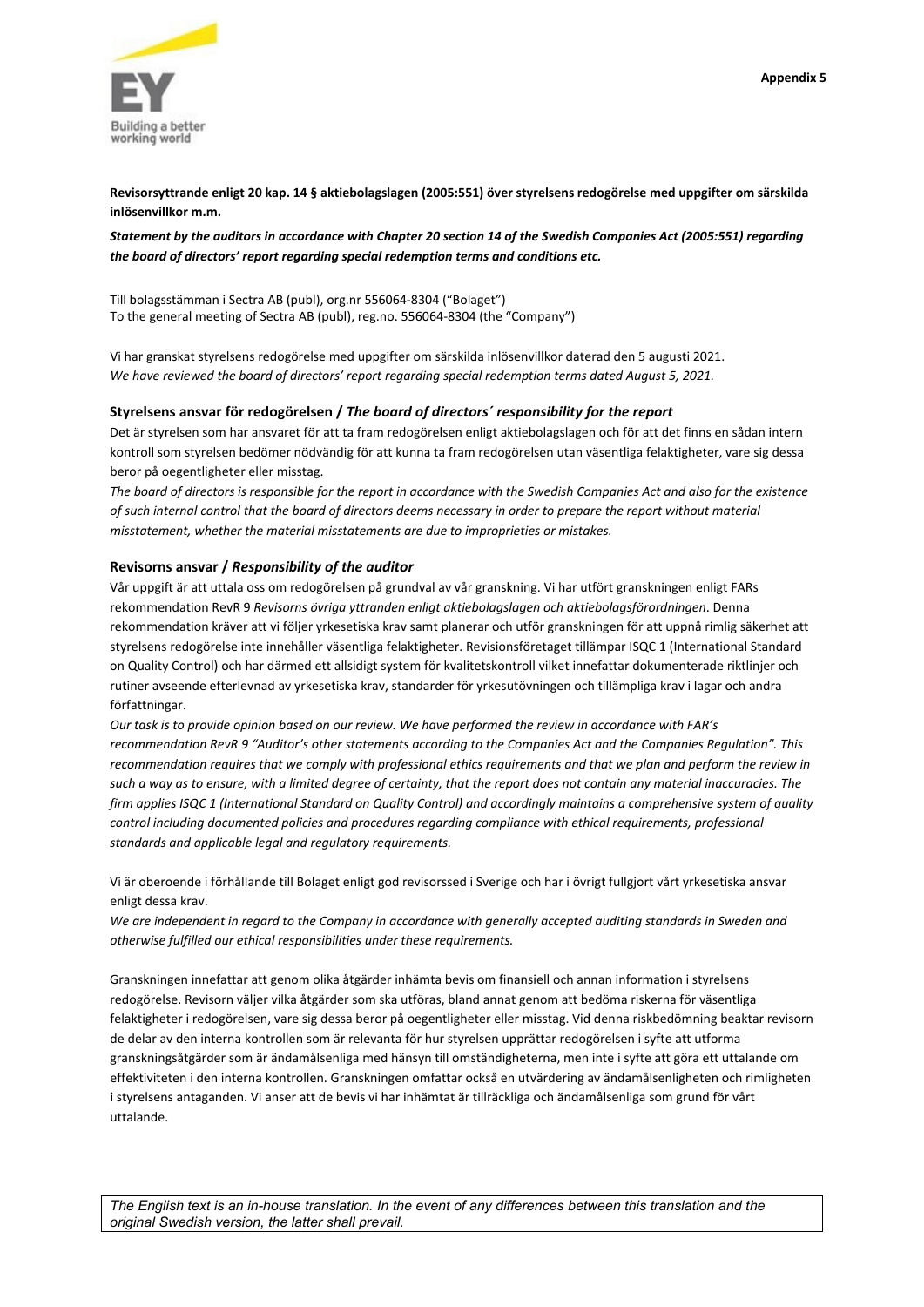The review comprises, through various measures, collecting evidence of financial and other information in the report. The auditor selects which measures will be performed, by means of, among other things, assessing the risks of there being material inaccuracies in the report due to either improprieties or mistakes. In the risk assessment the auditor takes into account the parts of the internal control that are relevant for how the board of directors prepare the report in order to formulate the audit procedures that are appropriate according to the circumstances, but not for the purpose of expressing a statement on the effectiveness of the internal control. The review has also included an assessment of the appropriateness and the reasonableness of the assessments made by the board of directors. We believe that the evidence that we have *obtained is a sufficient and appropriate basis for our opinion.*

#### **Uttalande /** *Opinion*

Styrelsen har i sin redogörelse redogjort för de åtgärder som föreslagits för att Bolagets bundna egna kapital och Bolagets aktiekapital inte skall minska. I samband med förslag till beslut om minskning av aktiekapitalet föreslår styrelsen att bolagsstämman även fattar beslut om fondemission medförande en ökning av aktiekapitalet om 19 262 747 kronor, varvid minskningen kommer vara villkorad av en ökning av aktiekapitalet minst motsvarande minskningen. Genom att samtidigt med minskningen genomföra fondemission som ökar aktiekapitalet med som lägst samma belopp som det högsta möjliga minskningsbeloppet, får Bolaget verkställa minskningsbeslutet utan tillstånd från Bolagsverket eller allmän domstol, eftersom åtgärderna medför att varken Bolagets bundna egna kapital eller dess aktiekapital minskar.

The board of directors have in their report proposed resolutions which ensures that neither the Company's restricted equity nor share capital will decrease. In connection with the proposed decision on a reduction of the share capital, the board of directors also proposes' that the general meeting resolves on a bonus issue resulting in an increase of the share capital of at least SEK 19 262 747, that will be conditional upon the resolution to increase the share capital of an amount no less than the reduction amount. By simultaneously resolving on a bonus issue that increases the share capital by no less than the highest possible reduction amount, the Company may execute the resolution to reduce the share capital without permission from the Swedish Companies Registration Office or the general court, since the proposed resolution reduces neither the *Company's restricted equity nor its share capital.*

#### **Övriga upplysningar /** *Other information*

Detta yttrande har endast till syfte att fullgöra det krav som uppställs i 20 kap. 14 § aktiebolagslagen och får inte användas för något annat ändamål.

The sole purpose of this statement is to satisfy the requirement imposed by Chapter 20, section 14, of the Companies Act *and the statement may not be used for any other purpose.*

Stockholm den 5 augusti 2021

Ernst & Young AB

Andreas Troberg Auktoriserad revisor *Authorized Public Accountant*

*The English text is an in-house translation. In the event of any differences between this translation and the original Swedish version, the latter shall prevail.*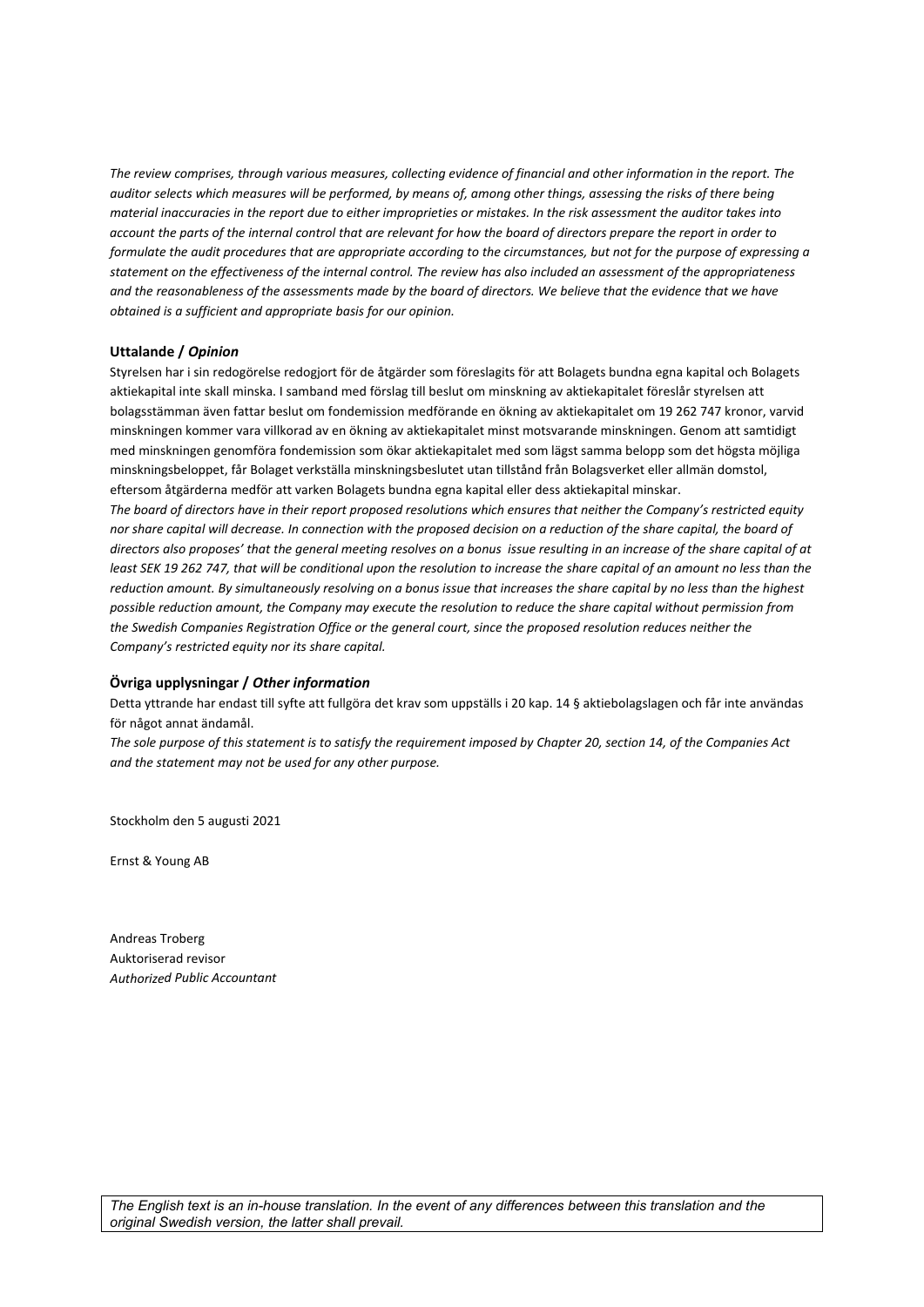#### **The Board of Directors' statement in accordance with Chapter 19, Section 22 of the Companies Act (2005:551)**

The Board of Directors hereby presents the following statement in accordance with Chapter 19, Section 22 of the Companies Act (2005:551).

The Board of Directors' reasons for the proposed authorizations to repurchase the company's own shares being in accordance with the provisions of Chapter 17, Section 3, paragraphs 2 and 3 of the Companies Act are as follows:

#### **The company's objects, scope, and risks**

The company's objects and scope of business are set out in the Articles of Association and the annual reports provided. The business conducted by the company does not entail any risks in excess of those that exist or may be deemed to exist in the industry or those risks which are generally associated with operating a business.

#### **The financial position of the company and the group**

The financial position of the company and the group as at April 30, 2021 is stated in the latest annual report. The annual report also states which accounting principles are applied in the valuation of assets, allocations and liabilities.

The non-restricted equity in the parent company and the group's retained profits amounted to SEK 351.2 million and SEK 430.3 million respectively at the end of the 2020/2021 financial year.

The annual report states that the debt/equity ratio is 54.2 per cent. Authorization to purchase the company's own shares does not endanger the completion of any necessary investments.

The company's financial position does not give rise to any other conclusion than that the company can continue its business and that the company can be expected to fulfil its obligations on both a short and long-term basis.

In the opinion of the Board of Directors, the amount of shareholders' equity as reported in the latest annual report is in reasonable proportion to the scope of the company's operations and the risks associated with conducting operations in consideration of the authorization to repurchase the company's own shares now proposed.

#### **Justification for the proposal to repurchase**

With reference to the above and to what has otherwise come to the knowledge of the Board of Directors, the Board of Directors is of the opinion that after a comprehensive review of the financial position of the company and of the group it follows that the proposed authorization to repurchase the company's own shares is justified according to the provisions of Chapter 17, Section 3, paragraph 2 and 3 of the Swedish Companies Act, i.e. with reference to the requirements that the objects of the business, its scope and risks place on the size of the company's and group's equity and the company's and the group's consolidating requirements, liquidity and financing needs in general.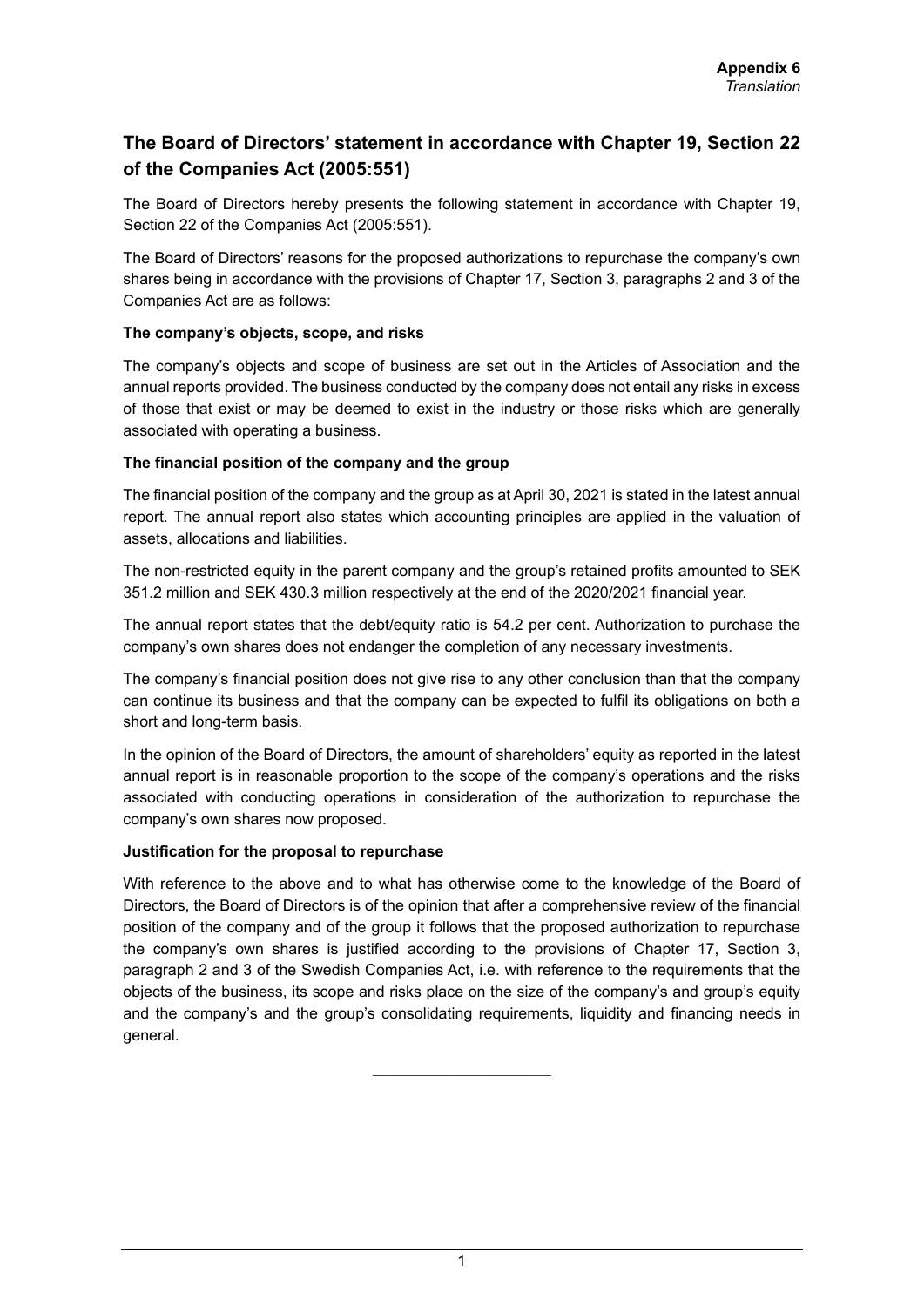Linköping, August 5, 2021 Sectra AB (publ) The Board of Directors

Jan-Olof Brüer Chairman of the Board

Torbjörn Kronander Member of the Board CEO and President of Sectra AB

Fredrik Robertsson Member of the Board Christer Nilsson Member of the Board Jonas Yngvesson Member of the Board

Tomas Puusepp Member of the Board Anders Persson Member of the Board

\_\_\_\_\_\_\_\_\_\_\_\_\_\_\_\_\_\_\_\_\_\_\_\_ \_\_\_\_\_\_\_\_\_\_\_\_\_\_\_\_\_\_\_\_\_\_\_\_ \_\_\_\_\_\_\_\_\_\_\_\_\_\_\_\_\_\_\_\_\_\_\_\_

Birgitta Hagenfeldt Member of the Board

Filip Klintenstedt Member of the Board Employee Representative Bengt Hellman Member of the Board, Employee Representative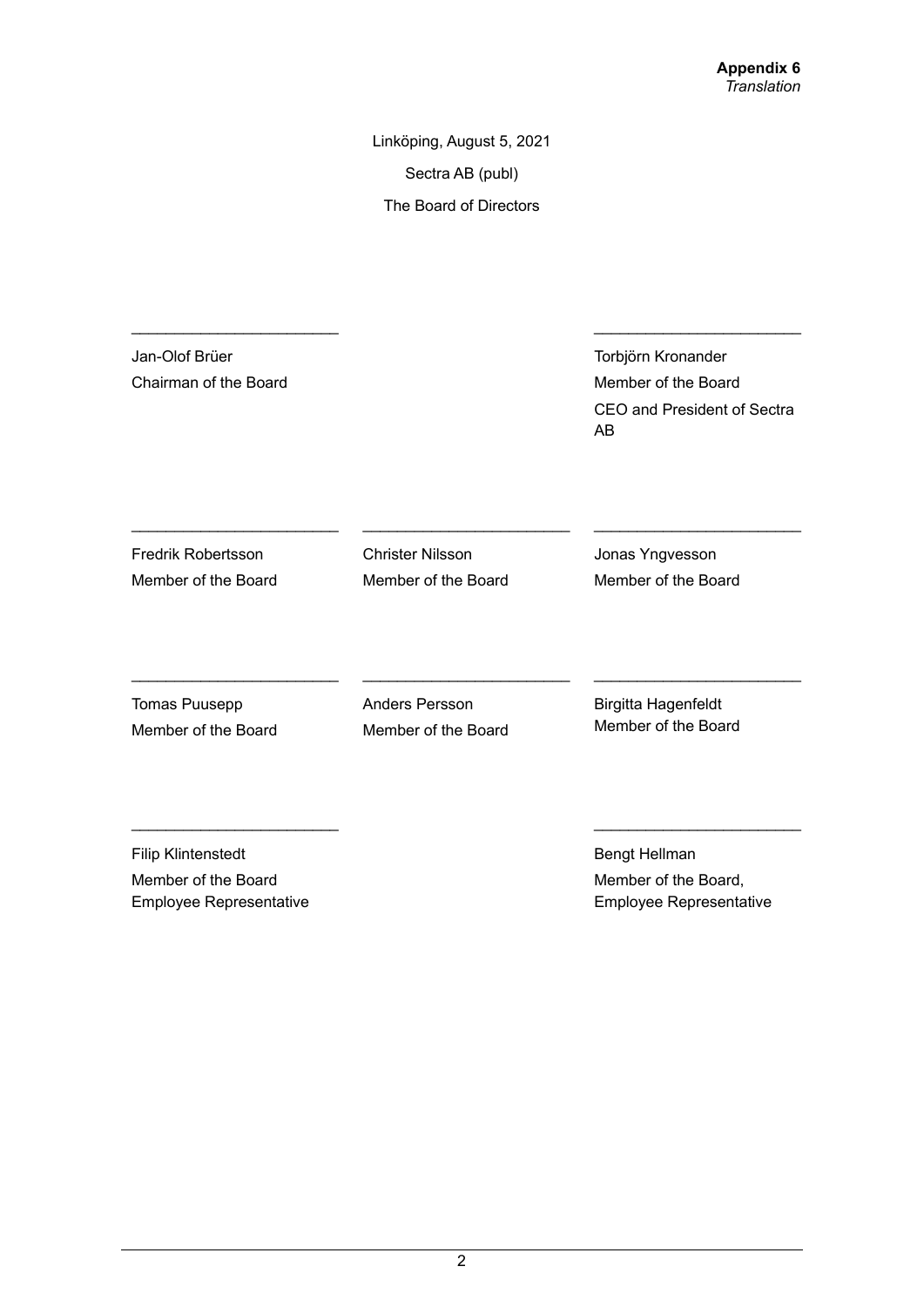

Revisorns yttrande enligt 19 kap. 28 § m.h.t. 19 kap. 24 § aktiebolagslagen (2005:551) över styrelsens redogörelse och **förslag inför bolagsstämmans beslut om bemyndigande om förvärv av egna aktier** Auditor's statement pursuant to chapter 19, section 28 with reference to chapter 19, section 24 of the Swedish Companies Act (2005:551) concerning the board of directors' report and proposal to resolve on authorisation from the annual *general meeting for redemption of own shares*

Till bolagsstämman i Sectra AB (publ), org.nr 556064‐8304 ("Bolaget") *To the general meeting of Sectra AB (publ), reg.no. 556064‐8304 (the "Company")*

Vi har granskat styrelsens redogörelse och förslag daterade 5 augusti 2021. *We have reviewed the board of directors' report and proposal dated August 5, 2021*

#### Styrelsens ansvar för redogörelsen och förslaget / The board of directors' responsibility for the report and proposal

Det är styrelsen som har ansvaret för att ta fram redogörelsen och förslaget enligt aktiebolagslagen och för att det finns en sådan intern kontroll som styrelsen bedömer nödvändig för att kunna ta fram redogörelsen och förslaget utan väsentliga felaktigheter, vare sig dessa beror på oegentligheter eller misstag.

The board of directors is responsible for the preparation and fair presentation of the report and proposal in accordance with the Swedish Companies Act, and for such internal control as the board of directors determine is necessary to enable the preparation of the report and proposal that is free from material misstatement, whether due to improprieties or mistakes.

#### **Revisorns ansvar /** *The auditor's responsibility*

Vår uppgift är att uttala oss om förvärv av egna aktier på grundval av vår granskning. Vi har utfört granskningen enligt FARs rekommendation RevR 9 *Revisorns övriga yttranden enligt aktiebolagslagen och aktiebolagsförordningen*. Denna rekommendation kräver att vi planerar och utför granskningen för att uppnå rimlig säkerhet att styrelsens redogörelse inte innehåller väsentliga felaktigheter. Revisionsföretaget tillämpar ISQC 1 (International Standard on Quality Control) och har därmed ett allsidigt system för kvalitetskontroll vilket innefattar dokumenterade riktlinjer och rutiner avseende efterlevnad av yrkesetiska krav, standarder för yrkesutövningen och tillämpliga krav i lagar och andra författningar. Our responsibility is to express a statement on the redemption of own shares based on our review. We have conducted our review in accordance with Recommendation RevR 9 issued by Far (the Swedish professional institute for accountants and

auditors) regarding the auditor's statements in accordance with the Swedish Companies Act and the Swedish Companies Ordinance. This recommendation requires that we comply with ethical requirements and plan and perform the review to obtain limited assurance about whether the report is free from material misstatement. The firm applies ISQC 1 (International *Standard on Quality Control) and accordingly maintains a comprehensive system of quality control including documented policies and procedures regarding compliance with ethical requirements, professional standards and applicable legal and regulatory requirements.*

Vi är oberoende i förhållande till Bolaget enligt god revisorssed i Sverige och har i övrigt fullgjort vårt yrkesetiska ansvar enligt dessa krav.

We are independent in relation to the Company according to generally accepted auditing standards in Sweden and have *fulfilled the ethical responsibility according to these requirements.*